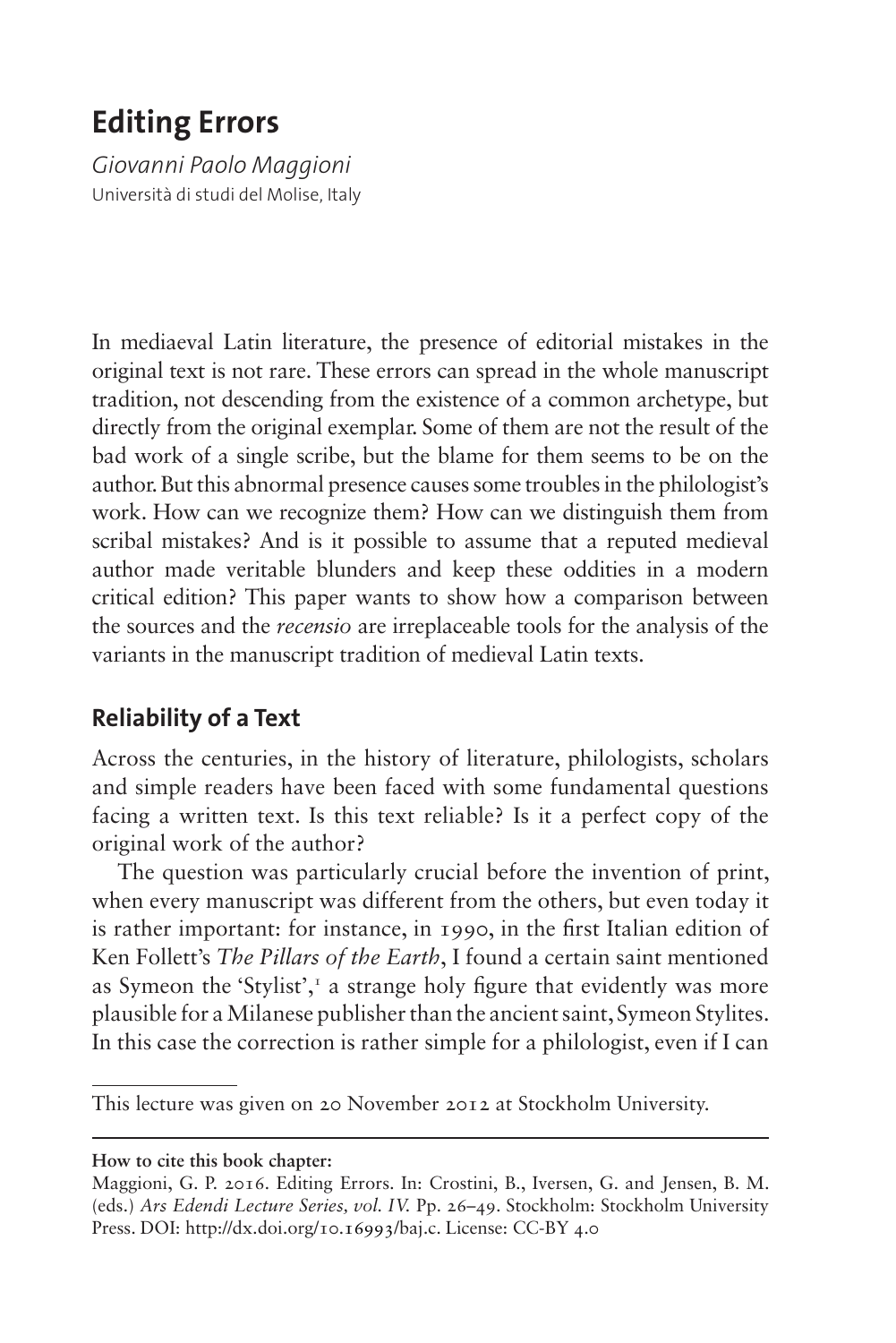not exclude that some Italian readers today believe in the existence of a strange early saint patron of Versace or Prada. Fortunately, a case of this kind is rather rare, but it highlights some of the most important skills required for a philologist, that include knowledge of the language, knowledge of the subject and, last but not least, knowledge of the editorial context that produced the actual printed text (in this case, the lack of a qualified copy-editor).

Thanks to the work of many philologists, we all know how many advantages critical editions can offer to modern scholars, by removing errors that were produced through innumerable copies over the centuries. But sometimes even a critical text can surprise us, proposing a reconstruction that does not seem to correspond to our consideration of the author. For example, in the critical edition of the *Golden Legend*, we read, absurdly, that the Saracens sacked the Isle of Lipari in the fourth century: 'Anno domini cccxxxi Saraceni Siciliam inuadentes…'[.2](#page-17-1) But Iacobus de Voragine, as well as being a hagiographer and a preacher, was also a historian who, besides the *Golden Legend* and the sermon collections, also wrote a historical *Chronicle of Genoa.* Nevertheless, the critical editor decided to print in the text the date '331' instead of the correct '831', even though this *emendatio* would have been an easy correction, since in the text the word that immediately precedes the year is '*Domini*' of *Anno Domini*, usually shortened in 'D', which is also the Latin number for 500: the origin of the mistake is thus clarified, and the correct century could have thus been easily restored with good reason. Similarly, we can read in the edition of the *Life of Theodora*, a ninth-century hagiographical text, that the saint found a man eating a beast, *hominem comedentem a bestia* (or, even more literally, 'a man eating from a beast')*,* where the beast is a crocodile[.3](#page-17-2) I will get back to these 'errors' later.

### **Philology and errors[4](#page-17-3)**

Of course, philologists can make, and actually make, errors in their work, a fact that we experience every day, but in these pages I wish to deal with the particular case of faulty originals. My hypothesis is that an author can produce an original text with some unwanted errors in it. These mistakes force philologists, in a manner of speaking, to blemish the reputation of the author, fixing a number of 'errors' on a printed page of a modern edition. Here I want to discusss some particular cases in which an imperfect, but authorial, text was written and given to a scriptorium to be copied when its form was still in need of corrections.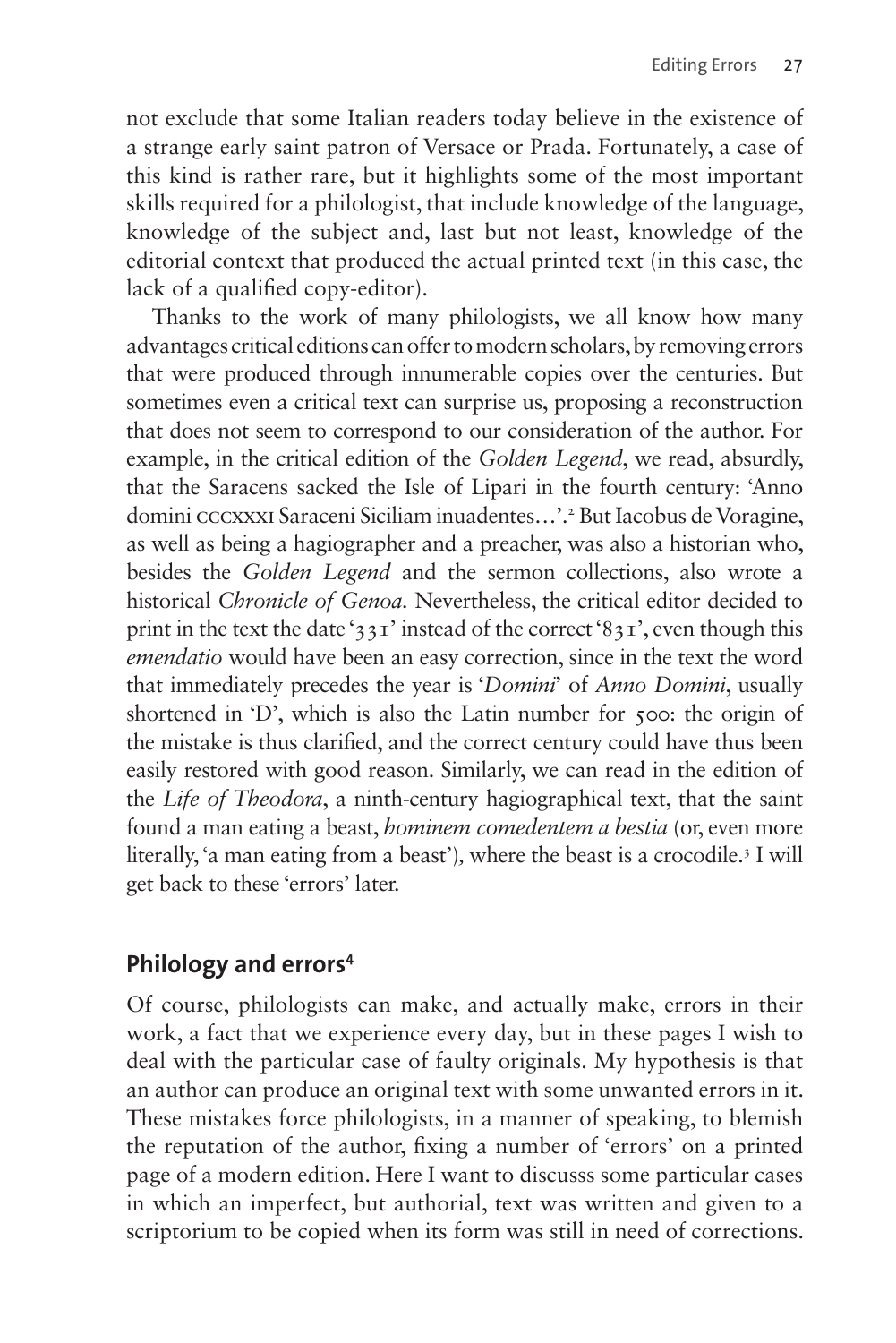# **An apparent contradiction: definition of error in philology and Lachmann's method**

Let us start with a definition of error in philology: an error is something (a term, a phrase, a chronological notation) that contradicts the culture of the author, as we know it.<sup>5</sup> So, when we read in a manuscript some error of this kind, we suppose that the text has been modified by somebody else. Beside this term with this rather negative connotation, I will use here also the positive term 'innovation' and the more neutral term 'perturbation', to mean something that is not to be ascribed to the author, but to the conscious will or the unwanted carelessness of a copyist.<sup>6</sup>

If we admit that such an error can be in the original text itself, so the method with the name of Karl Lachmann,<sup>[7](#page-17-6)</sup> as formulated by Paul Maas,<sup>[8](#page-17-7)</sup> seems to collapse, since we do not have, apparently, any reliable reference points to reconstruct the lines of the manuscript tradition. If a perturbation could be caused by the author himself, then the notion of authorial error poses a difficult problem for the Lachmannian method. The question can be solved if we add another requirement to the definition of error: an error is not only what contradicts the culture of the author, but also what is incompatible with the author's actual work of composition and edition. We can spot occasions for this kind of error before, during and after what we usually define as the process of composition.

# **Instances of 'authorial' errors**

### A. Before composition

Medieval texts have a particularly strong relationship with their sources and with the canons of their peculiar literary tradition. These sources were often copied more or less literally from existing manuscripts, which naturally had their own errors and their textual perturbations. In facing these errors the author, or his collaborators, could behave as a philologist would, correcting *ex ingenio* the source, but it is possible, especially if a (tired or careless) collaborator copied the source, that the errors accidentally spread from the sources to the new text. This contamination, wherein the scribe switches from the exemplar to the source for a quotation, gives us important clues about the relationship between the text, its sources and the manuscripts actually used, but also muddles the reconstruction of the tradition and the definition of the critical text[.9](#page-17-8)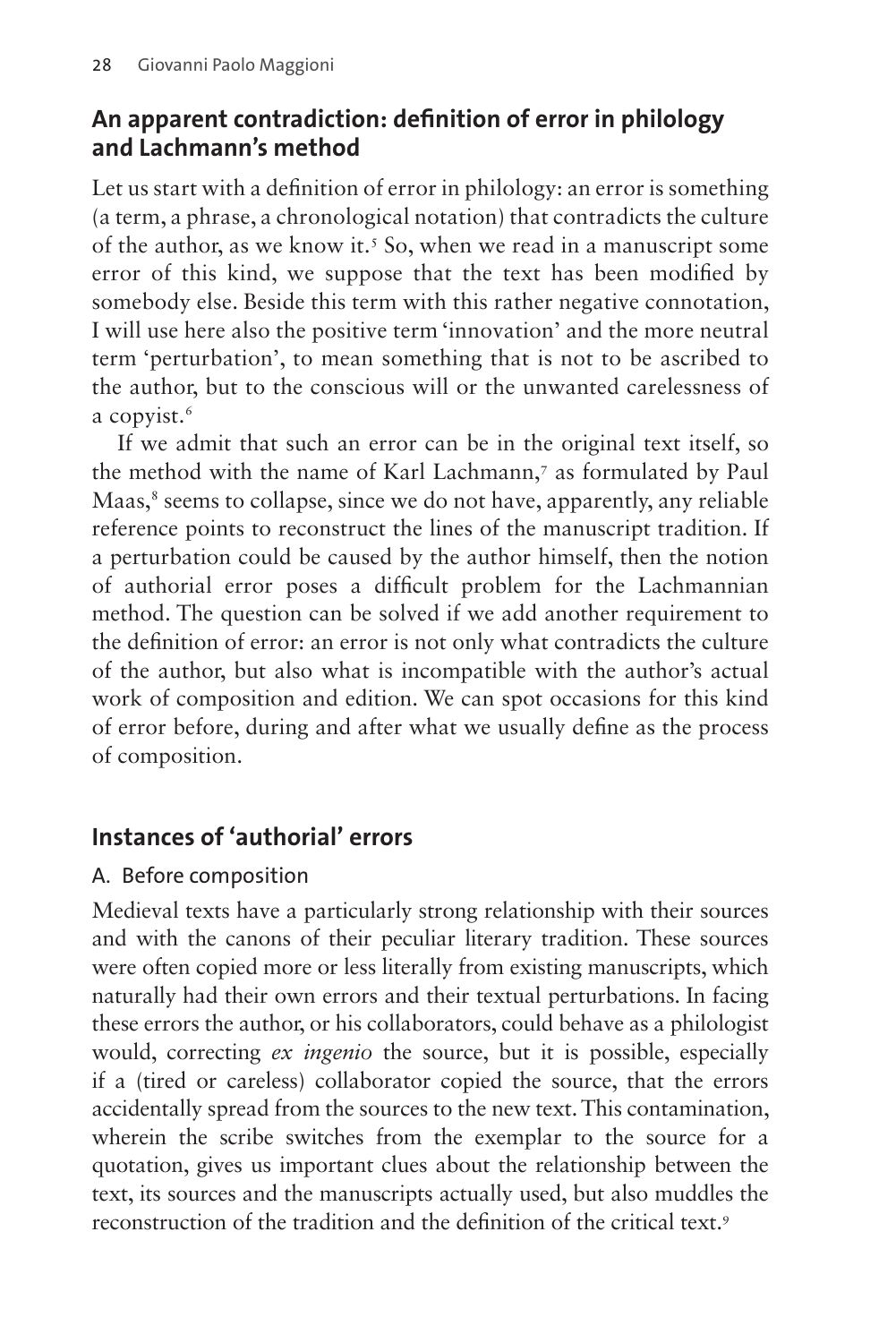### B. During composition

During composition, most of the authorial errors are due to a sort of doubling, or even a multiplication, of the key elements in the process of composition: the writer and what we call his original text.

#### *1. The author*

Sometimes during the composition of the text the author was not alone, but he was helped by more or less skilled secretaries who could do a more or less good job. Normally, the author himself did the veritable editorial work and took care of revising and inserting the parts formerly transcribed by his secretaries. But sometimes it could happen that his review has been careless or superficial and that some error made by the secretary sneaked into the text. These errors could be simple copying mistakes, which could be made by anyone and could often be corrected by everyone, but they could also be more serious ones: for instance, the confusion between emperors or popes with almost the same name or other chronological mistakes. If, on behalf of the author, the secretary attached some additional notes, adding them in a piece of parchment inserted between the pages or transcribed in the margins of the page, every misunderstanding of the insertion marks could produce perturbations that could forever affect the text, its history and its tradition.

Translations from Greek to Latin or from Latin to vernacular languages are another example of perturbations to the original text, mainly when more than one person took part in the process of defining the text. The translator could share the same mother tongue as that of the original text, but he could be not so skilled in the target language of the translation and could thus need the help of another person with complementary skills. The communication and the division of work between them could be different: the translator could write a first version in the space between the lines, and the reviewer could correct it and eventually copy it; or one person could read the original text, while a second one was actually translating and writing it. Here textual perturbations could be caused by a bad handwriting or by a mishearing, mixed again with weariness or inattention.

### *2. The original text*

But the largest number of authorial perturbations is caused by the instability of the original. The most common case is when there is more than one version of the text. Some time after the first draft the author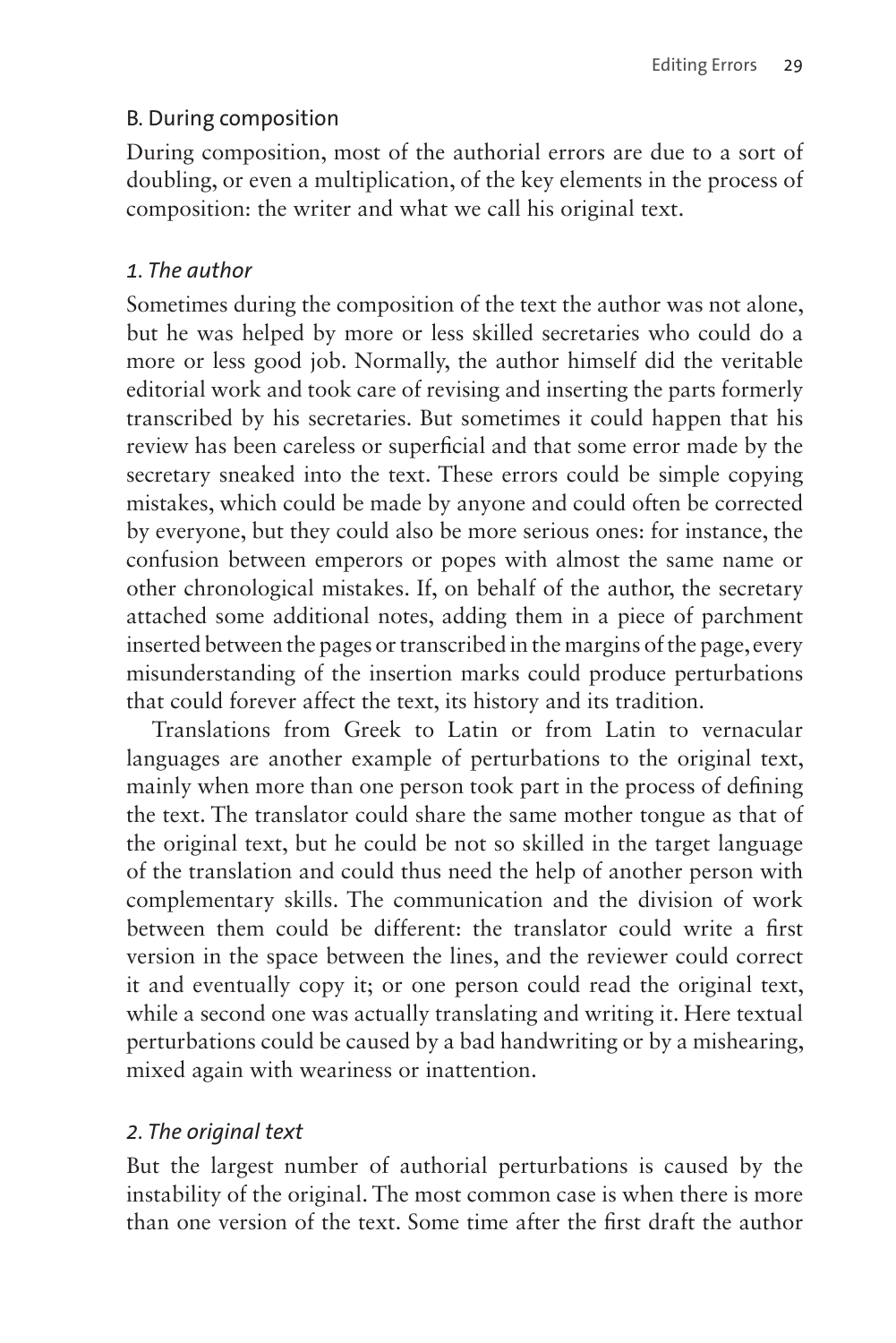could have reedited it without completely rewriting the text, but using an existing manuscript. Normally the author corrects the errors of this copy and adds some parts, with additional notes in the margins or on a piece of parchment, eliminates other parts by deleting them and occasionally transcribing alternative parts in the margins or on additional pages. But once more, the author or his secretary could be tired or occasionally careless. Copyists' errors in the manuscript of the first version could slip unnoticed in the new text and become authorial, because the author himself used them, inserting them in the second version of the text and giving them an authorial worth. In the same way, once again, extensive additions, transcribed on one or more additional pages could be copied in the wrong position, misunderstanding the insertion point. And again it is possible that the author did not notice these errors, causing their diffusion in the original text.

### C. After composition

After composition, in most cases, text perturbations are caused by copyists.[10](#page-18-0) Bad copyists can add their errors to the text, and good copyists can reproduce it faithfully. But for what concerns the authorial errors, we can note that good copyists can perturb the original text correcting it, while dumb ones can preserve what they found in their model.

Once again, even in this case, it is possible for the author to cause perturbations. For example, he could chase existing copies, trying to eliminate some authorial error.<sup>11</sup> He can correct some errors, but not others, perturbing the lines of the textual tradition and confusing the philological *recensio*.

There is, if possible, something even worse: the author can himself transcribe a copy of his work, as a gift for a friend, for example. And, it is the case of Boccaccio, he can be a good editor but a terrible copyist,<sup>12</sup> making more errors than a professional copyist and producing an autograph worse than other witnesses for the number of mistakes, despite a good *mise en page*. One can easily understand how many troubles such an autograph can cause to the philologists and to their efforts in reconstructing the original text.

### **The Text-Complex: Sources/Author/Original/ Archetype /Copies /Readers**

At this point, a couple of questions can be raised: how can Lachmann's method be useful for a reconstruction of the lines of the textual tradition? Can a hypothetical reconstruction be any better than a real extant manuscript? Without doubt, the answers depend on our idea of text.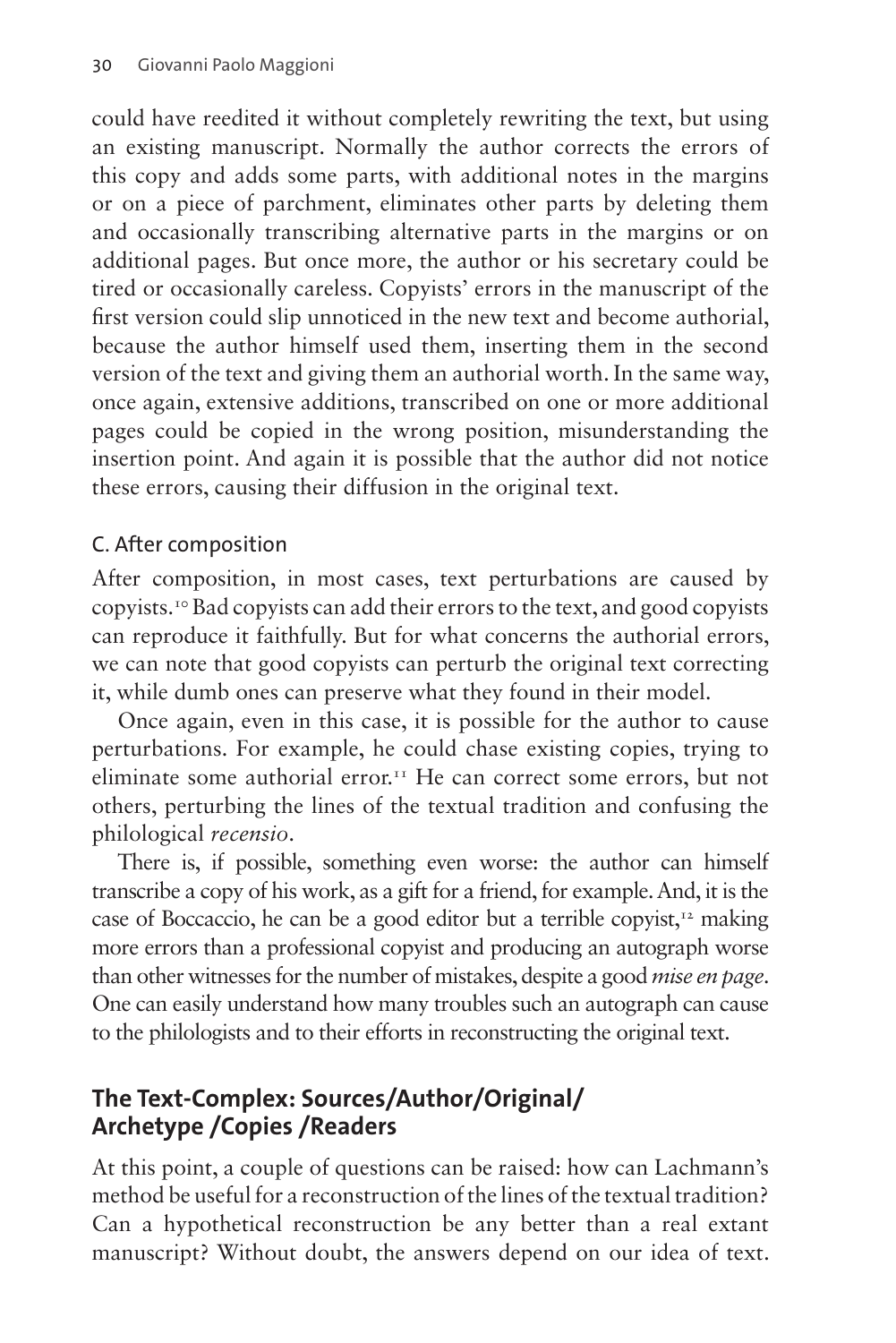It is clear that the first Italian edition of *Pillars of the Earth* is a text, a solid existing book. But its literary worth is limited. It witnesses only to the sad decay of a glorious Italian publisher. The translation is of limited value in reconstructing Ken Follett's original work and reveals little concerning the translator's qualifications, since the error we pointed out above is an evident hyper-correctionism, i.e. a *lectio facilior* made by somebody in the publishing house. The first Italian edition is surely useful to the reconstruction of the history of the text, since the Italian translation is certainly one part of the history of Ken Follett's text. But without the knowledge of the original text, its worth is limited. The knowledge of the original form for a correct evaluation of the history of the text is especially necessary in medieval literature, in which there are very often no secure boundaries to define an author, distinguishing him and his work from other authors and their works, and to recognize a text distinguishing it from its sources. For the Middle Ages it is possible to talk of a communication system where sources, authors, copyists, readers, preachers, audiences have a part. For example, this system is particularly evident for hagiographic traditions in preaching (see [Figure 1\)](#page-6-0). In such cases, for a philogical study of the texts, of their history, of their transmission, of their tradition and of their reception, the idea of original/originary text has an extreme importance, allowing us to link and to anchor the communication system to a form that permits a critical evaluation of all the other forms and a correct reconstruction of the text's history. Surely we could not define the author's text without examining every copied witness, but neither could we understand the importance of the copy as it was actually read, without a (at least hypothetical) reconstruction of the original. Besides this, we have also to consider that every existing manuscript is a carrier of its own variants as *homoteleuta*. For this reason, a critical examination of the text is needed for any actually existing manuscript.

Nowadays we are often facing the theories of the so-called New Philology, some of which seem to privilegiate existing witnesses (the manuscripts) rather than a critically reconstructed text, considered as an abstract and theoretical entity. But it seems obvious to me that to evaluate correctly any variant we need to know the original starting point of the textual history, i.e. the authorial text. Beside this, we point out that any witness needs corrections and text formatting (interpreting abbreviations, uniforming graphies and so on), and also this slight and indispensable human intervention creates something that never existed before. This preference for what is immediately visible (and the consequent devaluation of the critical work of the intellect) is a trend that we can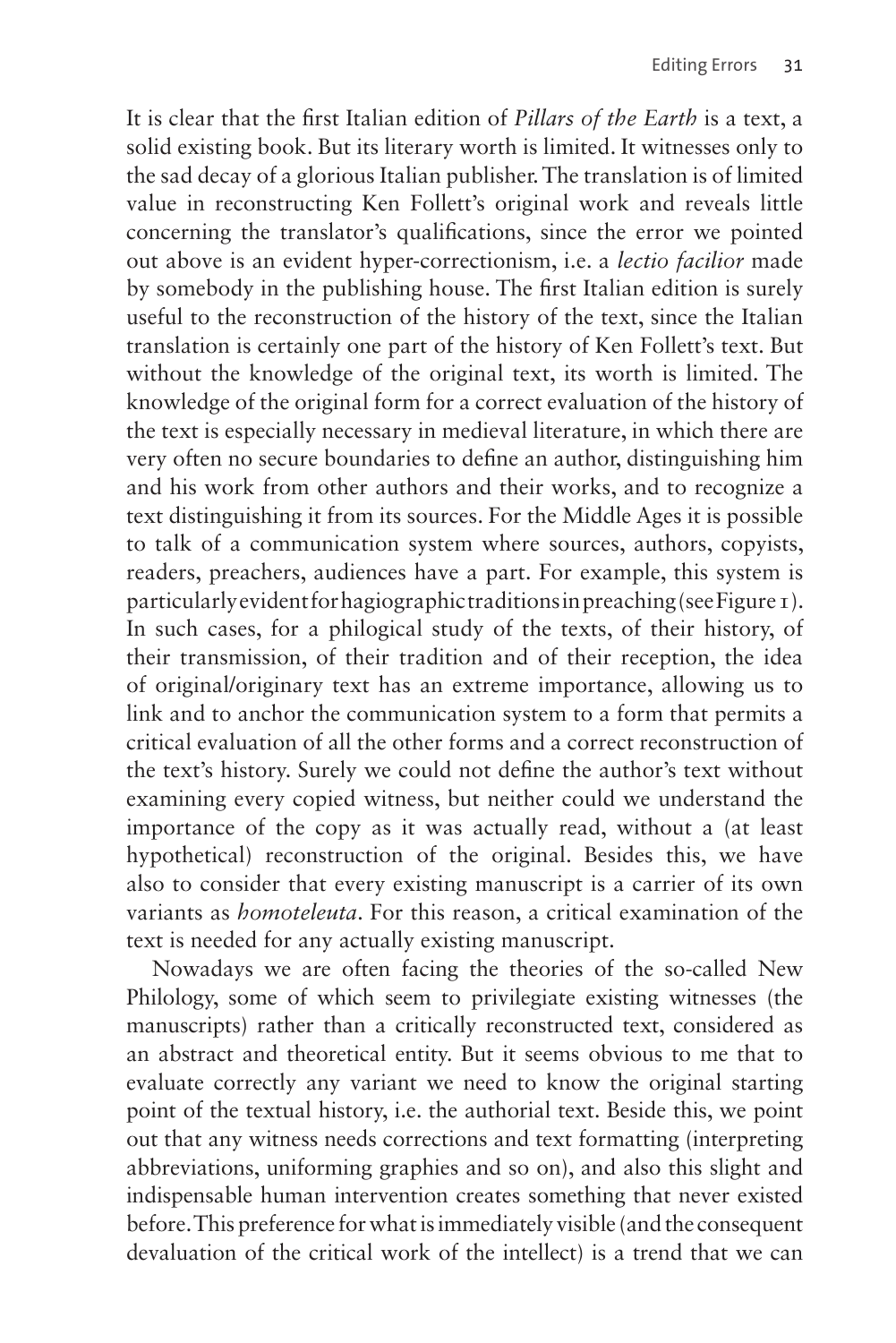

<span id="page-6-0"></span>**Figure 1.** Hagiographical Texts in the Dominican Communication System.

recognize in contemporary society and in its global connection, where it is easier to find the digital reproduction of a manuscript than a critical edition, and where, in general, any assessment is seen as something unnatural and therefore considered with suspicion.

### **Importance of the** *recensio* **and of a Critical Evaluation of the Tradition**

For these reasons we cannot forget the lesson of Karl Lachmann: *primum recensere*! [13](#page-18-3) It is necessary to draw the lines of the manuscript tradition and evaluate the text and its history, starting from the sources and following the developments of the text and the work of the copyists in the *scriptoria*. We need as complete a reconstruction as possible to discriminate between the work of the author and the unintentional perturbations and the intentional corrections due to copyists' activity, since we need to recognize every variant that not only can not be ascribed to the culture of the author, but also can not have been generated by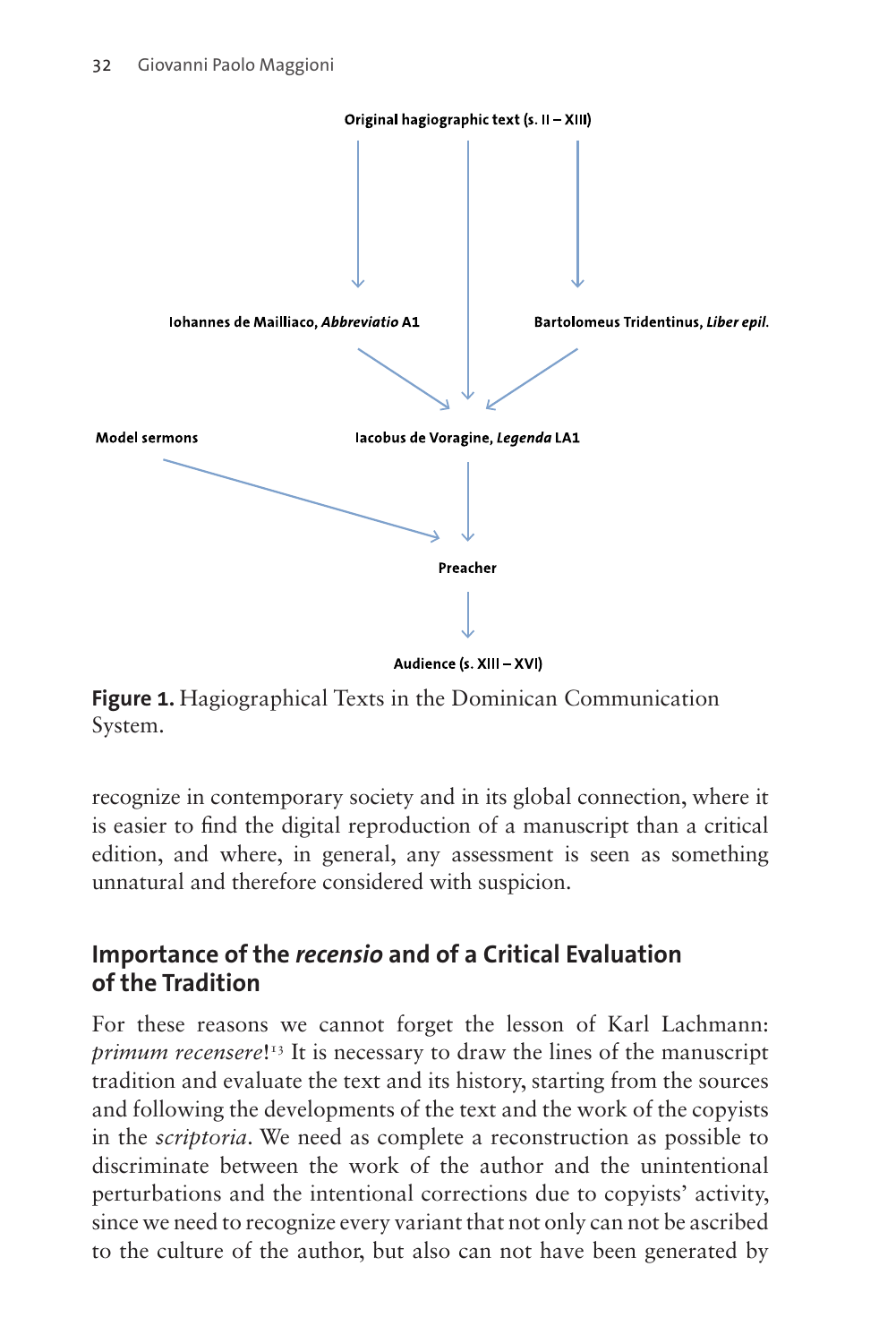that author's techniques of composition, by his/her approach to the tradition and by his/her use of the sources.

### **How to recognize authorial errors**

#### 1. Recensio

To recognize mistakes and imperfections due to an author's work, we need to have a clear idea of the lines of the manuscript tradition and we need the best possible *recensio*. The authorial errors are generally present in all the branches of the tradition, since in most cases they spread from the original, unless the author generated them with a later direct intervention on an exemplar in a particular branch of the tradition. We have to keep in mind that authorial errors are very often errors that can be corrected, and that any copyist could eliminate. A *recensio* that is as complete as possible allows us a better judgment about the presence of an error in the original or in the archetype.

### 2. Original *versus* archetype

It is also necessary to consider the existence in the manuscript tradition of a common archetype from which all the existing witnesses could depend. A hypothesis of authorial errors could be contradicted by the existence of a model, placed/occurring just at the roots of the manuscript tradition, affected by at least one error spread in all the descending branches. If there is no such archetype and the manuscript tradition descends from the original itself, it is more probable that some mistakes are authorial errors due to the method of composition of the text, if they spread without clear reasons in different branches of the tradition.

### 3. Knowledge of the sources

A third condition that could help us to recognize authorial errors is the study of the tradition of the sources: if a textual error is present also in the former tradition of its source, it is probable that the same error passed in the authorial text, mainly if the text was composed with the help of secretaries who could be more or less qualified or interested to correct the source.

### 4. Knowledge of the method of composition

Last, but not least, as we have already said, we must try to reconstruct the method of composition of the text: for instance, if the author has worked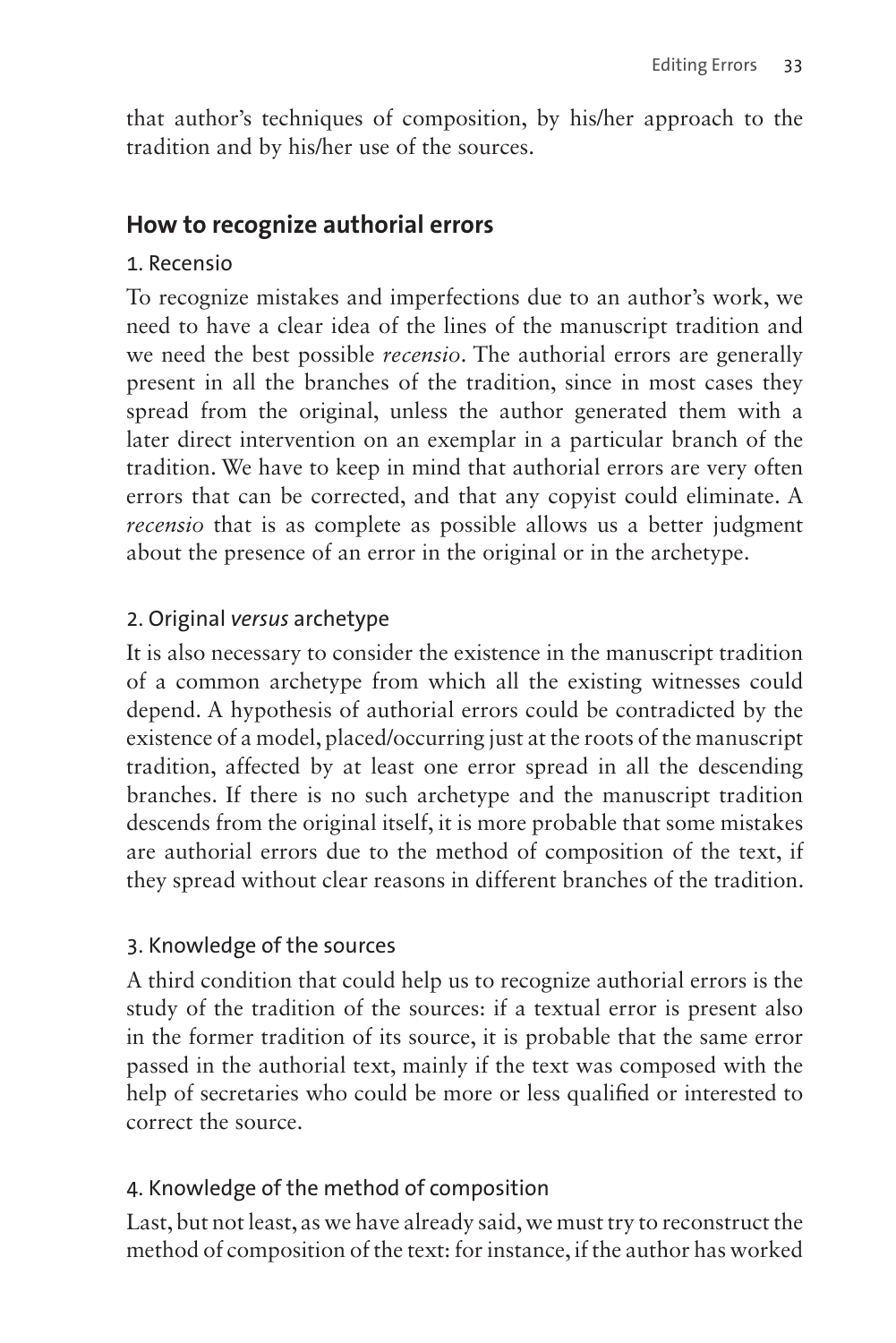alone or with one or more secretaries; if the text is a translation, and in that case if there was more than one translator, when the competences were split between several qualified persons with particular skills in Greek, Latin or vernacular languages.

# **How to Manage Errors: by Keeping or Eliminating Them?**

When the textual critic encounters authorial errors, the 'author's will' (i.e. his original intention) cannot be the only reference point for the definition of the text. In my opinion the reconstruction must propose a sort of photography of the original just before the copy. If the author did not notice the error in the sources, or the imperfect work of his secretaries, we must keep that error in our edition. For instance, going back to the *Vita Theodorae* just quoted, in the case of the expression *invenit hominem comedentem a bestia*, I chose to keep the active participle against the witness of some manuscripts that attested the grammatically correct form *hominem comestum*. Since this text was translated from Greek, we may explain the error by the fact that the translation was made by a Greek who did not know how translate the aorist active participle in Latin, a language where the past participle is normally passive. The original form in the Greek text read: τρωφόμενον ὑπὸ τοῦ θηρίου. Similarly I kept the expression *inuidie ferentes* for 'carried by envy', whereas the Greek source read φθόνῳ φερόμενοι and at the same time I kept specular forms as *cognita que passa est*, for 'knowing what she suffered', where the perfect participle, passive, corresponds to the Greek active participle γνοῦσα. Here is the entire passage in parallel columns:

### *Vita Theodorae,* Greek Text, BHG  $1727 - 9^{14}$

Καὶ δραμοῦσα εὗρε τὸν ἄνθρωπον τρωγόμενον ὑπὸ τοῦ θηρίου καὶ κρατήσασα τὸ θηρίον ἀπὸ τοῦ φάριγγοι αὐτοῦ ἀπέστασε τὸν ἄνθρωπον καὶ εἴπεν πρὸς τὸν θηρίον· Χηρὸς ὁ βλαστὸς σου ὅτι τὴν εἰκόνα τοῦ θεοῦ ἐσθίεις.

#### *Vita Theodorae*, Latin Text, BHL 807[015](#page-18-5)

Et accurrens inuenit hominem comedentem a bestia et apprehendens bestiam a faucibus eius detulit hominem et dixit bestie: «Exsiccetur guttur tuum, quoniam imago dei comedisti».<sup>16</sup>

ἐξ αὐτῶν φθόνῳ φερόμενοι quidam ex illis inuidie ferentes[17](#page-18-7) ἡ δὲ Θεοδώρα γνοῦσα τὸ τί ἔπαθεν. Theodora uero cognita que sibi passa est.<sup>[18](#page-18-8)</sup>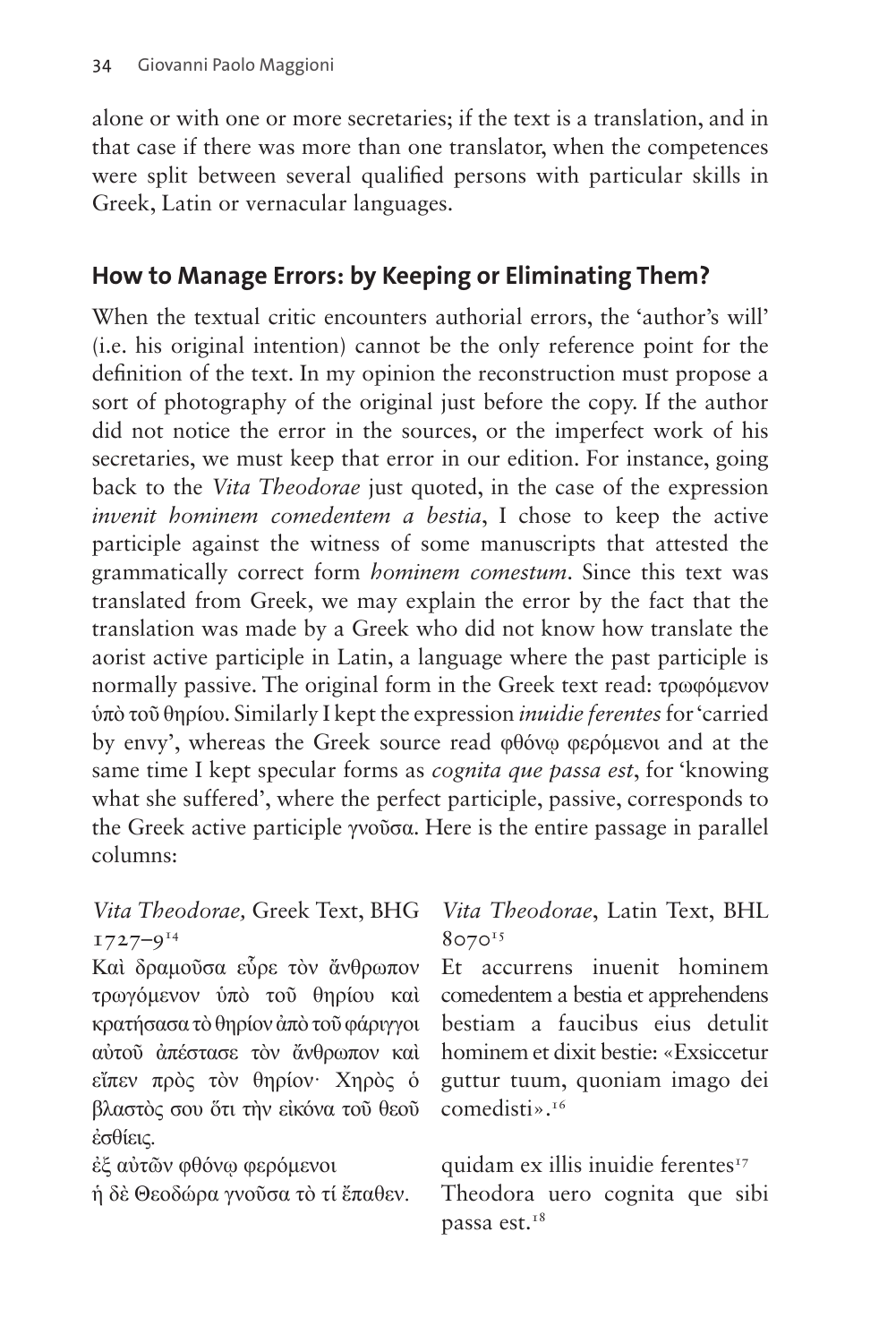In the first passage we can also note that *imago* is used as accusative form: probably the Greek model for the translation had the variant εἴδωλον, neuter, and we can suppose that the translator used the correspondent term *imago* as neuter as well. Another possibility, suggested by Barbara Crostini, is that the phrase '*imago Dei*' was considered a kind of standard expression, and the translator did not think of inflecting the noun to fit the grammatical structure of his particular sentence. In the second example we find a perfect correspondence between φθόνῳ and *inuidie*. By the way, all these three examples show that the final result was a language that can not exactly be called Ciceronian Latin.

### **Examples from Thirteenth-Century Legendaries**

To illustrate what I said before, I wish to take into consideration some authorial errors in the original text of the *Golden Legend* and in other hagiographic collections of the thirteenth century. These errors concern hagiographical traditions and affect names, dates, and historical circumstances; they are errors that are spread in the whole manuscript tradition and that do not descend from the existence of a common archetype, but directly from the original: consequently these errors are not the result of the bad work of a single scribe, but the blame for them seems to be on the author, even if for us it is hard to believe so. For example, we can hardly allow that Iacobus de Voragine, a Dominican friar who became archbishop of Genoa, could confuse Egypt with Ethiopia for St Matthew's apostolate, or assume that Saracens sacked a Mediterranean isle in 331.

I wish to show how some misunderstandings and some mistakes that have entered in the text and in its main tradition were produced in the special circumstances of a collective editorial work that, nevertheless, made it possible to achieve encyclopedic works like the *Golden Legend*  or the other thirteenth-century Dominican collections. It was an enormous, difficult task that, even if done by qualified persons, needed effective editorial control. But evidently sometimes this supervision seems to have been imperfect or even lacking.

David D'Avray defined the Dominican cultural production in the thirteenth century as an attempt at mass communication.<sup>19</sup> This massive production of instruments for a better preaching was the product of a complex work in which many persons were involved. First, there were no real borderlines between the different Dominican hagiographers: the chapters of Iohannes de Mailliaco's *Abbreviatio*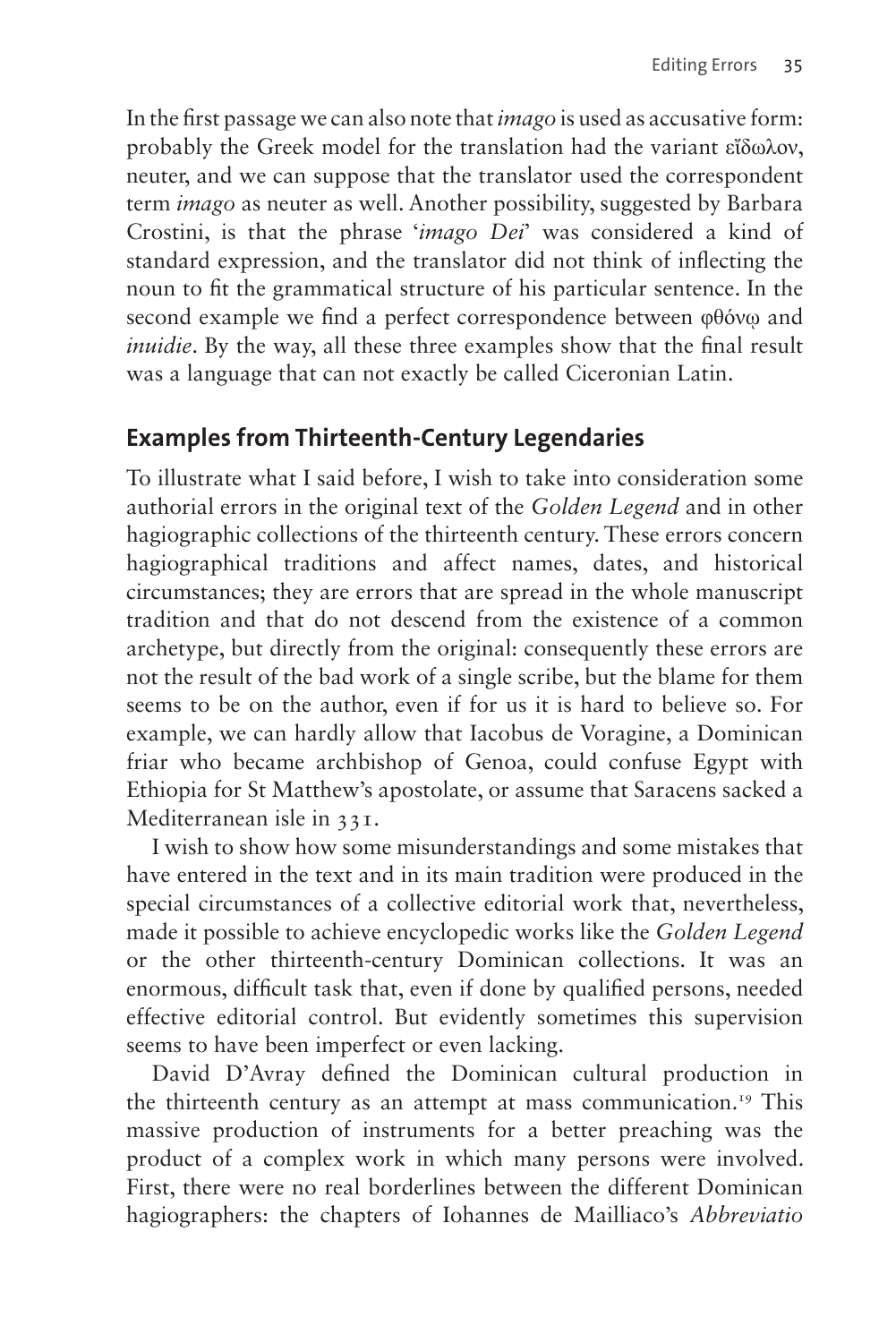*in gestis sanctorum* are used in the *Speculum Historiale* of Vincent of Beauvais, and both the *Speculum* and the *Abbreviatio* are literally copied in Iacobus de Voragine's *Golden Legend,* without quoting the names of either Iohannes or of Vincent. Both these texts passed from one work to the other, quite physically, through pieces of parchment of various dimensions that could be inserted between the pages or added at the end of some copy or pecia. The outline in [Figure 2](#page-10-0) illustrates the complexity of such relationships between these legendaries and their sources, taking as an example the chapter *De Sancto Bartholomeo* in the *Golden Legend* and its sources.

Secondly, all these collections are themselves collective works. All these authors (Iohannes of Mailliaco, Vincent de Beauvais, Iacobus de Voragine), directed veritable teams of secretaries, to whom they entrusted tasks such as finding sources and copying them in the new text versions. This collective editorial work was a cause of errors that we find in the original texts of these collections. And we can incidentally observe how much human errors can interfere in the composition and in the assembling of a text.<sup>20</sup>



<span id="page-10-0"></span>**Figure 2.** The Sources of the Chapter *De sancto Bartholomeo* of the *Golden Legend*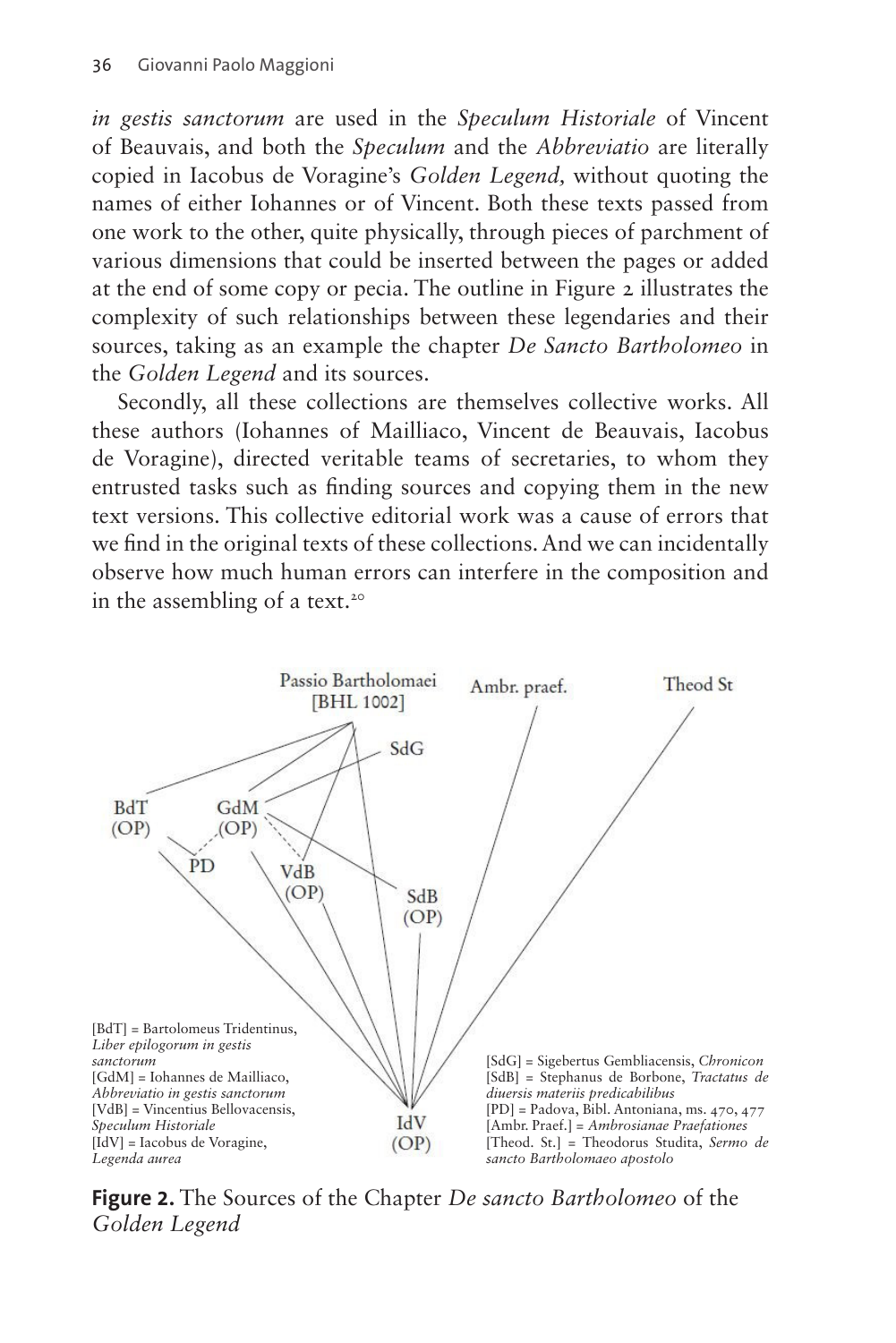How did these secretaries or compilers work? The direction was naturally in the hands of the author. He decided which saints and which texts were to be included in his book; he decided also the plan and the structure of each chapter. Then he assigned individual tasks to his secretaries. After that, he collected and assembled the material, inserted interlinear or marginal notes, corrected mistakes, interpolated or cut out passages that might be very different in length (a single word or a whole chapter or an entire series of chapters). Finally, he could copy this rough draft, or give it to a scribe to produce what now, after many centuries, we can call the 'original' text.

Any passage of this complex collective editorial work can be an occasion of errors that we can detect in the manuscript tradition. First, we can recognize some errors that were present in the manuscript tradition of the sources and that were merely copied later on: for example, in the chapter *De septem Dormientibus* in the *Golden Legend* we read of the proconsul Antipater, a recent arrival in the city.<sup>21</sup> But no proconsul with this name is quoted in Gregory of Tours' narration of the legend, $22$  nor even in the original Greek text where the word ὁ ἀντύπατος is a common noun for the governor of the city.[23](#page-19-0) The proper name *Antipater* in the *Golden Legend* and in its sources is an error caused by what can be described as a kind of dittography, probably derived from an interlinear note, formed from the translation (*proconsul*) and the transliteration (*Antipatus*) [24](#page-19-1) of the same Greek term. This error is also present in the *Passio septem dormientium* edited in the *Biblioteca Casinensis.*[25](#page-19-2)

Similarly, in the Golden Legend, in the chapter *De sancto Matheo*, we read that a magnet can attract rings but also straws (*festucas* in Latin).[26](#page-19-3) Here the words *et sucinis* (transl.: 'and in amber objects') were omitted in the manuscript copy of the source (i.e. St Jerome's *Commentarii in euangelium Matthei*) [27](#page-19-4) that was actually used for the compilation of the chapter of the *Golden Legend* and this error too remained unnoticed. Again in the same chapter the apostle Matthew, converting the king of Ethiopia Egyppus, leads to the true faith *totam Egyptum*. [28](#page-19-5) And, as we have seen before, in the chapter *De sancto Bartholomeo*, [29](#page-19-6) the Saracens invaded Sicily in AD  $33I$ : the Roman numeral for  $83I$  begins with D, as the standard abbreviation for *Domini*, and this coincidence caused the disappearance of five centuries. Also in this case the mistake remained unnoticed by the secretary and by the author and/or corrector. However, we can point to the origin of these errors, since we know the source (Iohannes de Mailliaco or Jerome or the original text of the Seven Sleepers) and we know that those errors have been produced before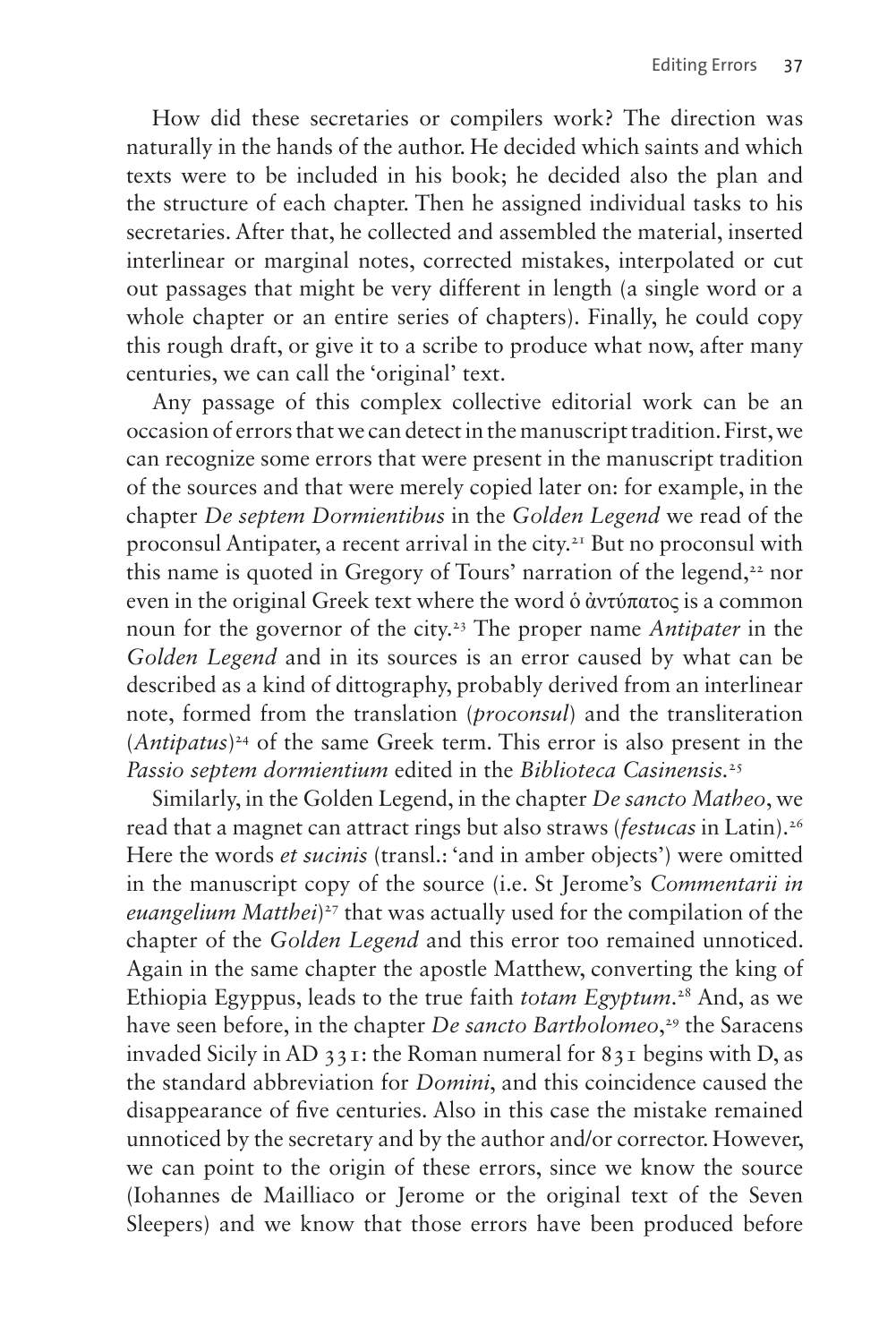the original, in the manuscript tradition of the source.<sup>30</sup> Consequently we can conclude that in the original text of the *Golden Legend* these 'errors' were present, since it is extremely improbable that all these textual perturbations have been produced independently in the source and in the manuscript tradition of the *Golden Legend.* These errors, like those that a secretary made in copying the source and which eluded the control of the author/corrector, are common to all the most ancient manuscripts and the editor chose to keep them in the text of the critical edition. And the critical text of Iohannes de Mailliaco's *Abbreviatio in gestis sanctorum*, the main source of the *Golden Legend*, confirms the presence of imperfections in the original text: here we can find notes like '*Require de hoc…*',[31](#page-19-8) or blank spaces left for a dating that was never inserted,[32](#page-19-9) or errors like a confusion between Emperor Constantine and Emperor Constans (who lived three centuries later), $33$  a mistake that Iohannes de Mailliaco, who wrote a universal chronicle,<sup>34</sup> could not commit, but that his secretaries made.

In the examples shown above, the errors affect single words. But the special features of the editing work for the Dominican hagiographic collections of the thirteenth century have produced perturbations in the history of the text that are more evident in magnitude. In particular we have to consider the fact that all these works had different authorial versions. In other words, Iacobus de Voragine, as Jean de Mailly and Vincent de Beauvais before him, repeatedly revised his text, for example when he became aware of other sources or when he was elected archbishop and above all as his readers changed: there are more *Golden Legends* and the latest is not a collection written just for preachers, but it is a work that can be appreciated also by lay readers that could be looking for stories not only edifying, but also interesting and inspiring. I have drawn the outlines of the evolution of the history of the author and of his text in [Figure 3](#page-13-0).

To prepare a new and more complete *Golden Legend*, Iacobus de Voragine took an existing manuscript of the older version and, once again, he integrated it with marginal or interlinear notes and he (or his secretaries) inserted bigger parchment pieces and quires for longer passages and chapters. Once again, copying this rough draft was an occasion for errors. First, since the existing manuscript used to make the new edition had its own errors that, once again, remained unnoticed; secondly, since the copy of the added texts produced other errors; and in the third place, since this new rough draft formed by a sort of bundle of manuscript *folia* with marginal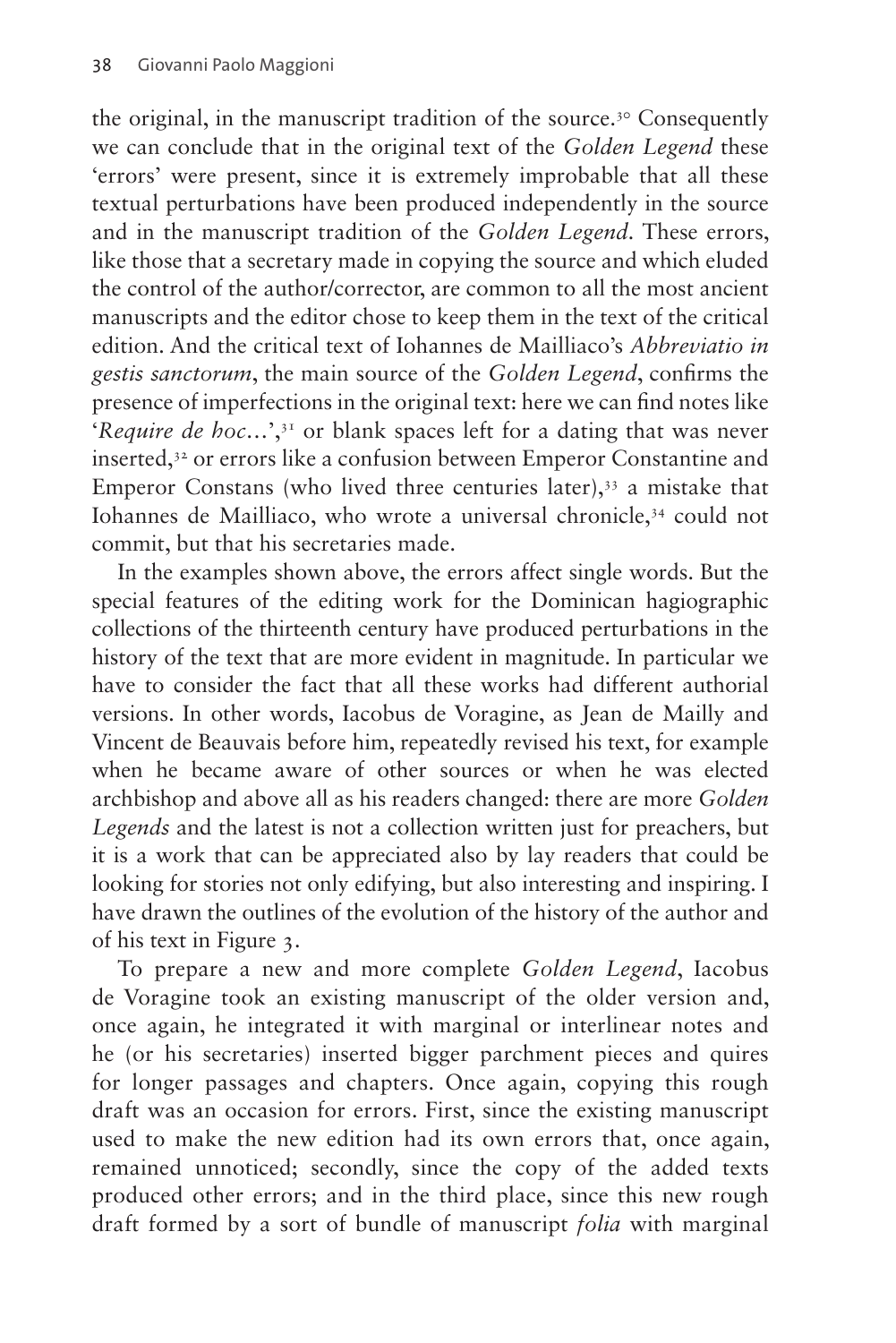

Differences:

Insertion of new chapters, Insertion of narrative parts, insertion of chronological data, insertion / removal of docrinal parts, insertion of explanatory notes for geografical terms and rare words.

<span id="page-13-0"></span>**Figure 3.** Iacobus de Voragine and the Evolution of the *Golden Legend*

notes and pieces of parchment inserted between the pages or at the end. This material form was the cause of bigger errors that concerned the wrong position of big text parts or the wrong position of whole chapters. Since the *Golden Legend* follows the ecclesiastical year, these displacements are without doubt evident anomalies. For example, an evident displacement of a note is visible in Graesse's edition (the most important nineteenth-century edition) in the chapter on Saint Pelagius, where the history of King Theodericus and the philosopher Boethius is placed in the seventh century, between King Dagobert and Bede:<sup>[35](#page-19-12)</sup> a copying mistake that forced Ryan, the English translator, to interpret the Latin expression *per idem tempus*, with the more probable, but much less faithful, *Earlier than all this*. [36](#page-19-13)

To show even more macroscopic examples, in the *Golden Legend*, as we know it, in all the most ancient manuscripts and in the critical edition, the chapter of Saint Mamertinus is between Saint Lupus and the Birth of the Virgin[.37](#page-19-14) But Saint Mamertinus is honored on 20 April, while the *dies natalis* of Saint Lupus is the first of September and the Feast of the Birth of the Virgin is the eighth of September. In the English translation (made on the nineteenth-century uncritical text of Theodore Graesse), the list of the chapters is not better, since Saint Mamertinus is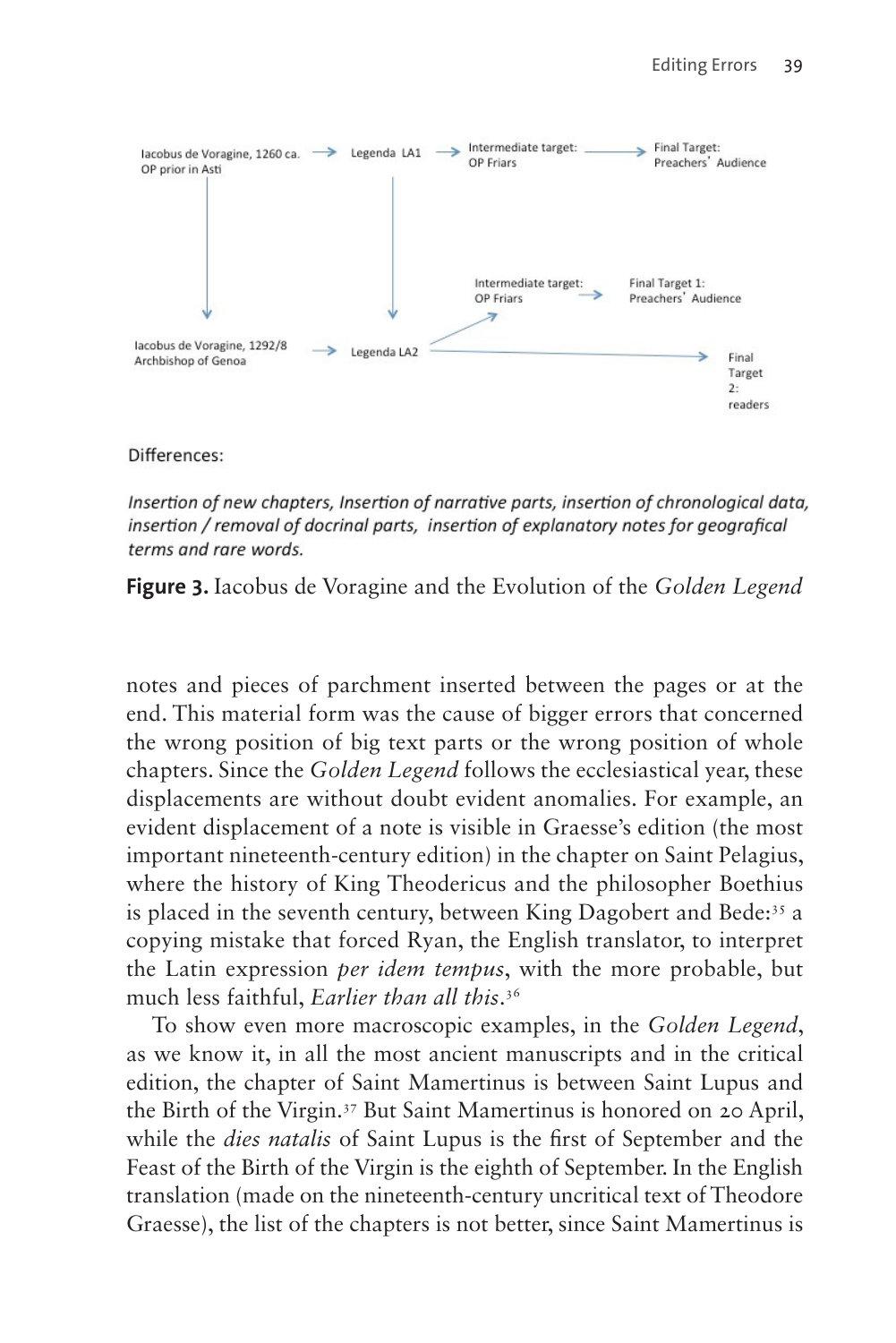between Saint Lupus and Saint Giles,<sup>38</sup> who are both honored the first of September.

This incongruence is easy to explain:[39](#page-20-1) in the first version of the *Golden Legend* all the chapters between Saint Giles and the Birth of the Virgin were still missing. For the new version, Iacobus de Voragine asked a secretary to copy some new chapters from the *Abbreviatio in gestis sanctorum*: these new chapters were Saint Savinianus (29<sup>th</sup> of August), Saint Lupus (1st September) and, last, Saint Mamertinus (20<sup>th</sup> April). Probably the secretary copied these three chapters on a single quire and this quire was inserted whole in the rough exemplar in a place corresponding to the 1<sup>st</sup> of September. Maybe an insertion sign or an advisory note was written at the beginning of Saint Mamertinus, to indicate the right place were the chapter was to be inserted, but for some reason the entire quire and all the three chapters were copied in succession, while Mamertinus remained there, in September, five months after his *dies natalis*.

The strange position in the *Golden Legend* of the chapters of Saint Basil and Saint John the Almsgiver seems to have a similar origin.[40](#page-20-2) Both chapters are between Saint Vincent ( $22<sup>nd</sup>$  January) and the Conversion of Saint Paul  $(25<sup>th</sup>)$  January), a period that has nothing to do with the date of their cult ( $I_4$ <sup>th</sup> of June and  $I_1$ <sup>th</sup> of November respectively). Their position on the other hand is near to the feast of another saint, a hierarch of the Byzantine Church: Saint John Chrysostom, who is honored on the  $27<sup>th</sup>$  of January. The three saints (Basil, John the Almsgiver and John Chrysostom) are absent in the main source of Jacobus, Iohannes de Mailliaco's *Abbreviatio*, but are present in the second main source, the *Liber Epilogorum* of Bartholomaeus Tridentinus.[41](#page-20-3) So it is possible that here, once again, the cause of the displacement may be a single quire with three different chapters, whose marks for insertion were neglected by the final scribe.

The case of Saint Fursa is similar: usually Fursa is honored on the 16th of January, his *dies natalis*, or sometimes on the 9th of February, the day of his translation. His position in the *Golden Legend* is between Saints Cosmas and Damian ( $27<sup>th</sup>$  September) and Saint Michael ( $29<sup>th</sup>$  of September).<sup>42</sup> There is no hagiographic reason for this, but there is an editorial one. This chapter is actually a sort of *exemplum* to illustrate a paragraph of the following chapter, on Saint Michael. In this chapter Iacobus, after the usual compendium about the cult traditions, deals with the reasons we should honor the angels: they are our guardians,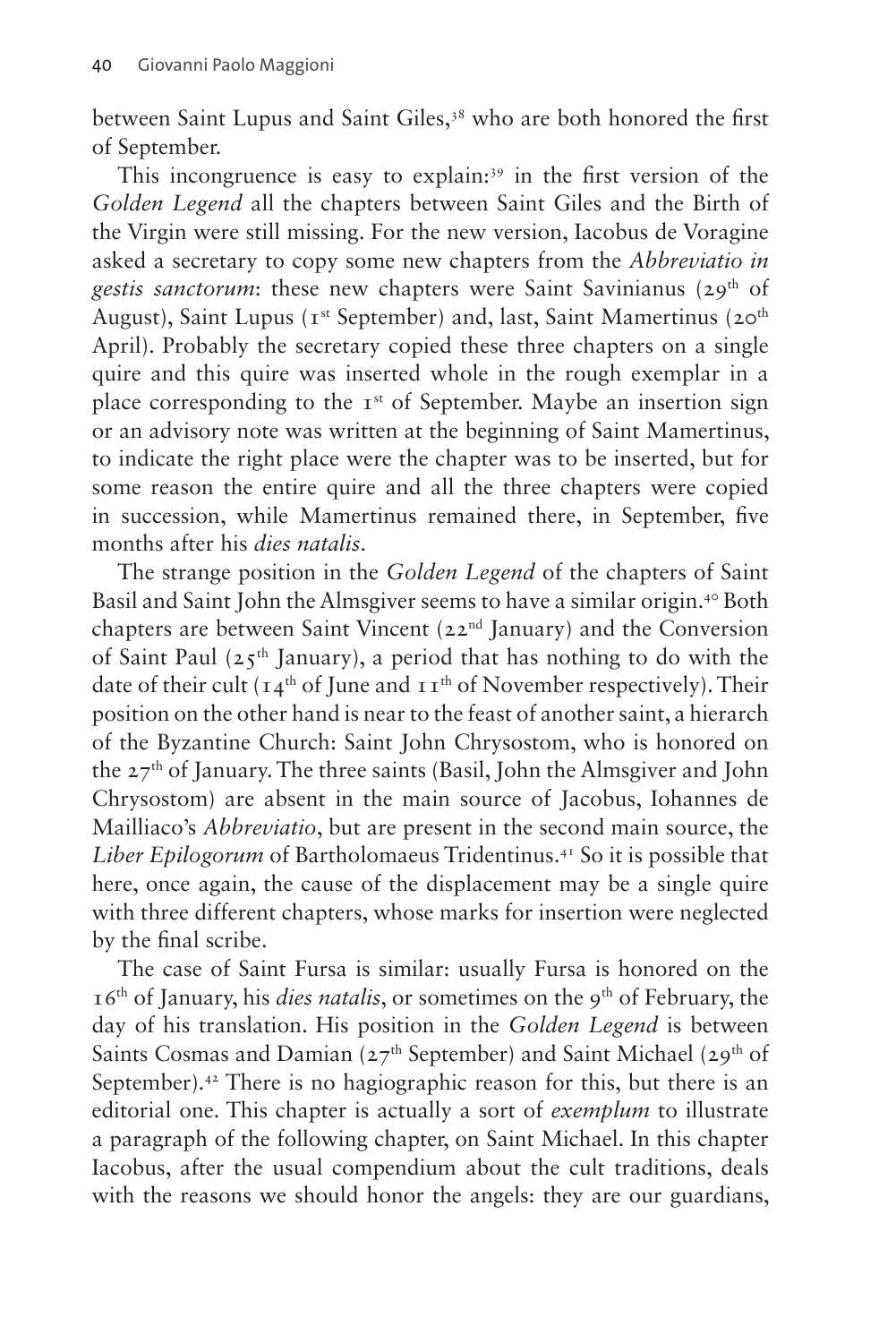our servants, our brothers and fellow citizens and, as in the case of Saint Fursa, they carry our souls to heaven. What we read as an independent chapter dedicated to Saint Fursa is actually a short abstract of the original *Vita Fursei*<sup>[43](#page-20-5)</sup> from which only the passage concerning the struggle between the angels was extrapolated. These angels want to carry Fursa's soul into Heaven, against the devils, who on the contrary want to carry it to Hell. Once again, the text has probably been transcribed on a piece of parchment and put together with the quire dedicated to Saint Michael and the angels, probably with a sign of insertion on it. But, for some reason, this fragment, probably a single parchment *folium*, was copied before, as an independent chapter, by a careless copyist.

In the *Golden Legend* a chapter dedicated to Saint Margaret, also called Pelagius or Pelagia (or Marina with an evident synonymic transposition between *pelagus* and *maris*), is inserted after Saint Pelagia, with the name *De sancta Margarita dicta Pelagius* in a position corresponding to the 8<sup>th</sup> of October.<sup>44</sup> However, there is no tradition of a cult that can justify this collocation, since Saint Margaret (or Saint Marina) is honored on 18 June, according to some manuscripts of the Roman Martyrology attributed to Jerome.[45](#page-20-7) In the *Golden Legend* we actually find a chapter dedicated to Saint Margaret on the 18th of June as well[.46](#page-20-8) The reason of this doubling is that two versions of the same legend have been transcribed into the *Golden Legend*. The first is the legend of Saint Marina that comes from Bartholomaeus Tridentinus' *Liber epilogorum* where we find it on the  $18<sup>th</sup>$  of June;<sup>47</sup> the second one is the same legend, but under the name of Saint Margaret called Pelagia in October and comes from Iohannes de Mailliaco's *Abbreviatio in gestis sanctorum*. [48](#page-20-10) But Iohannes inserted it in his legendary as a simple appendix of his chapter concerning Saint Pelagia, that is correctly on the 8th of October, with an introductory note where he explained that in this appendix he recorded the life of a virgin not less noteworthy for habits and very similar as to the name.[49](#page-20-11) In the *Golden Legend*, a reworking of the whole chapter was copied, but, since the introductory note was omitted, the second part was considered as an independent one, worthy of a title, particular heading and illumination.

Other traditions in the *Golden Legend* have been created through the confluence of the two main sources of the legendary —the *Abbreviatio in gestis sanctorum* and the *Liber epilogorum*—and this has been the cause of other —sometimes surprising— doublings. A good example is the number of John the Baptist's fingers honoured in Saint-Jean-de-Maurienne, in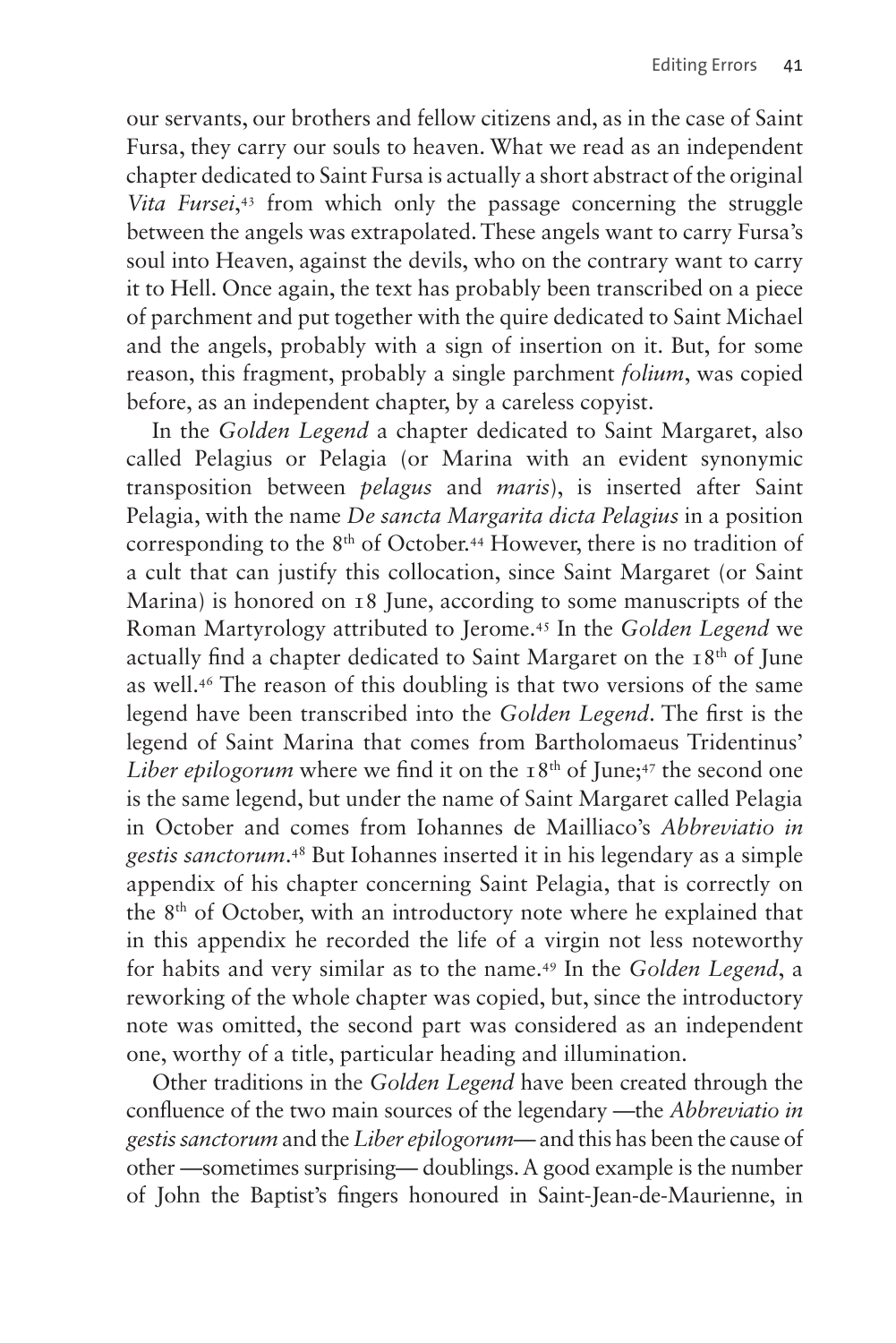France, on the Alps near the Italian border. For Bartholomaeus Tridentinus, the finger is one and it is the forefinger with which he pointed at the Saviour,<sup>50</sup> according to John Beleth's Summa de ecclesiasticis officiis.<sup>[51](#page-20-13)</sup> Also for Iohannes de Mailliaco, who follows Gregory of Tours<sup>52</sup> and Sigebert of Gembloux[,53](#page-20-15) the finger is one, but it is the thumb that a Savoy matron miraculously obtained after many prayers: for him the index finger is in some church in Rome.[54](#page-20-16) In the *Golden Legend*, the fingers in the church of Saint-Jean-de-Maurienne are two: the forefinger and the thumb, since the two passages are copied in succession.<sup>[55](#page-21-0)</sup>

In these pages I have presented some mistakes that affect the original text of the *Golden Legend*. Some of them are very little and some more evident, but they have a common origin: an imperfect supervision of the author who did not remedy the incidents caused by the rough complexity of the original and its difficult copy process, not correcting, for example, the misunderstandings of insertion signs for different saints in the same quire or for interlinear and marginal notes.

Of course, all these errors are unintentional and do not suit the culture of Iacobus de Voragine, preacher and historian. Nevertheless these errors have entered into the Western hagiographic tradition. For example, Cardinal Baronius in the sixteenth century put the feast of Saint John the Almsgiver on the  $23^{rd}$  of January in the Roman Martyrology, presumably following the authority of the *Golden Legend*. [56](#page-21-1) In other words, the *Golden Legend* was deemed to be authoritative for Saint John the Almsgiver and therefore created a new tradition. That same authority transformed a minor tradition, the apocryphal narration of Seth and the sprout of the tree of knowledge, in the main European tradition about the Holy Cross, through the preaching of the mendicant orders.

The above are some examples of authorial mistakes. They have been recognized through a former study of manuscript tradition and text history, which allowed to see how the author actually worked and to understand in which way the sources were actually used. In this way, mistakes that did not seem to be ascribed to the author's culture become compatible with that author's working methods. They were indeed present in the original, authorial text and they are not subsequent copyists' modifications of that text, wanted or unwanted.

A final remark: since these errors have been produced by an immediate and accidental cause that has deformed the text forever, in a manner of speaking we can see here an example of the influence of randomness in the human creative process.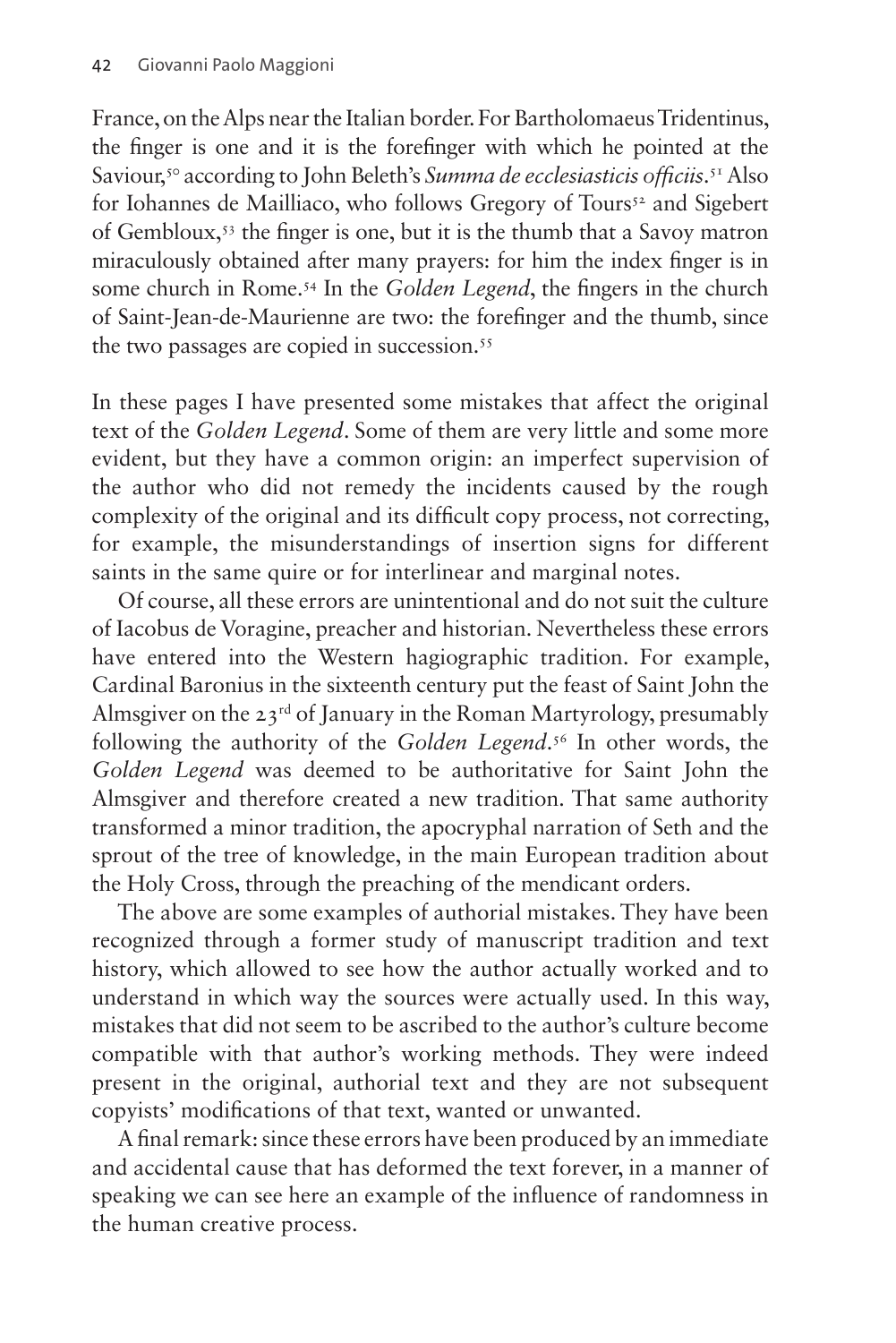# **Notes**

<span id="page-17-0"></span>1. Ken Follett, *I pilastri della terra* (Milano: Mondadori 1990), at p. 149: 'Il capitolo incominciò con la lettura di un brano su san Simeone lo Stilista, del quale ricorreva la festa'.

<span id="page-17-1"></span>2. Iacopo da Varazze, *Legenda aurea*, ed. G.P. Maggioni (Firenze: SISMEL-Edizioni del Galluzzo/Milano: Biblioteca Ambrosiana 2007), at p. 926.

<span id="page-17-2"></span>3. Giovanni Paolo Maggioni, 'La *Vita sanctae Theodorae* (BHL 8070). La revisione imperfetta di una traduzione perfettibile', *Hagiographica*, 7 (2000), 201–268. See p. 252: 'Et accurrens inuenit hominem comedentem a bestia et apprehendens bestiam a faucibus eius detulit hominem…'.

<span id="page-17-3"></span>4. A recent article by Giovanni Orlandi is now an indispensable contribution on this topic: Giovanni Orlandi, 'Errore, corruttela, innovazione', *Filologia Mediolatina*, 15 (2008), 1–18, repr. in *Scritti di filologia mediolatina* (Firenze: SISMEL, 2008), pp. 233–347. In the article, Orlandi distinguishes between error, corruption and innovation in the textual history.

<span id="page-17-4"></span>5. In other words, *lectiones* constrasting with the linguistic norms and the general knowledge of author's cultural environment.

<span id="page-17-5"></span>6. Cf. Orlandi, *'*Errore corruttela, innovazione', p. 234: "In realtà la distinzione tra errore e innovazione attiene fondamentalmente al punto di vista da cui si pone l'osservatore: errore è un dato negativo che però dovrebbe permettere di risalire, stadio per stadio, all'archetipo ed eventualmente all'originale; innovazione è un dato positivo per chi si interessi alla storia del testo e ai suoi sviluppi. Accanto al termine errore qui si è inserito anche il termine 'corruttela', il quale, pur nella prospettiva ricostruttiva dell'edizione critica tradizionale, appare più neutro e quindi, a mio gusto, preferibile all'altro. Per errore difatti può intendersi qualcosa che vada oltre e contro gli intenti stessi del copista e del tipografo, un lapsus, una disattenzione, un fraintendimento del proprio modello".

<span id="page-17-6"></span>7. Paul Maas*, Textkritik* (Leipzig: B. G. Teubner, 1957). See also Elio Montanari, *La critica del testo secondo Paul Maas*. *Testo e commento* (Firenze: SISMEL, 2003).

<span id="page-17-7"></span>8. See Sebastiano Timpanaro, *La genesi del metodo del Lachmann* (Padova: Liviana 19852 ); Giovanni Fiesoli, *La genesi del lachmannismo* (Firenze: SISMEL – Edizioni del Galluzzo, 2000); Giorgio Pasquali, *Storia della tradizione e critica*  del testo (Milano: Mondadori, 1974<sup>2</sup>).

<span id="page-17-8"></span>9. I have dealt with this kind of errors in 'Autori distratti e redattori imprecisi. Microvarianti e capitoli fuori posto nel testo originale della Legenda aurea', *Filologia Mediolatina,* 15 (2008), 75–94, and in the introduction of Jean de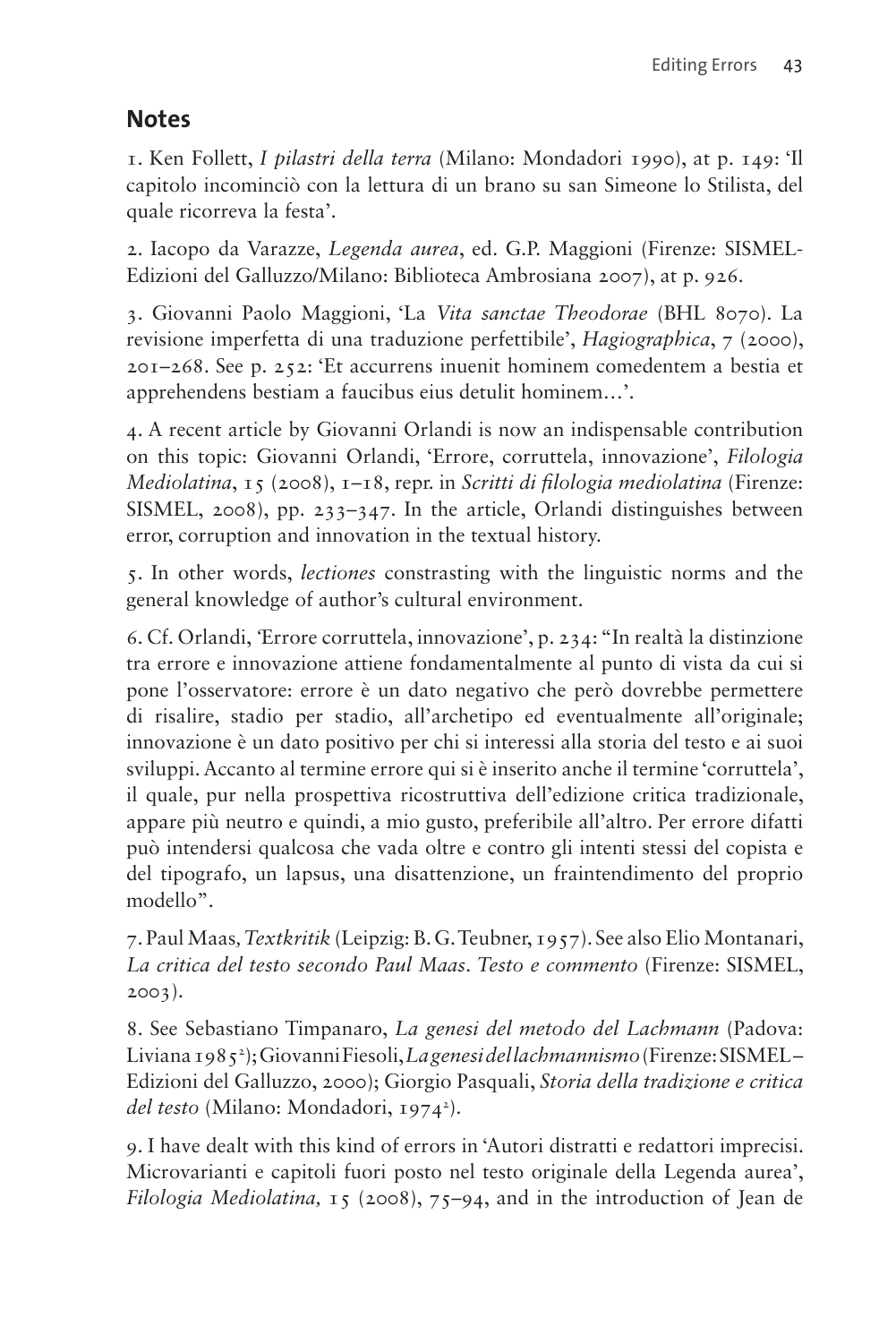Mailly, *Abbreviatio in gestis sanctorum*. *Editio princeps* (Firenze: Sismel – Edizioni del Galluzzo, 2013), pp. CXCVIII – 588. Giovanni Orlandi and M. Herren have dealt with knowledge, skills and work of authors and scribes in pre-Carolingian period: Giovanni Orlandi, 'Un dilemma editoriale: ortografia e morfologia nelle *Historiae* di Gregorio di Tours', *Filologia Mediolatina*, 3 (1996), 35–71, Michael Herren, 'Is the Author Really Better than his Scribes?: Problems of Editing Pre-Carolingian Latin Texts', *Ars Edendi Lecture Series,*  vol. II (Stockholm 2012), pp. 83–105.

<span id="page-18-0"></span>10. On this topic see for example Leighton Durham Reynolds and Nigel Guy Wilson, *Scribes and Scholars. A Guide to the Transmission of Greek and Latin Literature*, 2nd edition (Oxford: Oxford University Press, 1974).

<span id="page-18-1"></span>11. See, for example, the declared interventions of Marcus Tullius Cicero, as quoted by Pasquali, *Storia della tradizione,* pp. 397–400.

<span id="page-18-2"></span>12. Such is the case of the famous MS Hamilton, see Vittore Branca and Pier Giorgio Ricci, *Un autografo del Decameron*. *(Codice Hamiltoniano 90)*, Opuscoli accademici 8 (Padova: C.E.D.A.M., 1962).

<span id="page-18-3"></span>13. See Timpanaro, *La genesi del metodo del Lachmann*, p. 80.

<span id="page-18-4"></span>14. Edited in Karl Wessely, 'Zu den griechischen papyri des Louvre und der Bibliothèque nationale. II. Die *Vita s. Theodorae*', in *Fünfzehnter Jahresbericht des K. K. Staatsgymnasiums in Hernals* (Wien, 1889).

<span id="page-18-5"></span>15. Edited in G.P. Maggioni, 'La *Vita sanctae Theodorae* (BHL 8070)', pp. 242–268.

<span id="page-18-6"></span>16. *Ibid*.*,* par. 149.

<span id="page-18-7"></span>17. *Ibid*.*,* par.140.

<span id="page-18-8"></span>18. *Ibid*.*,* par. 26.

<span id="page-18-9"></span>19. On this topic, see for example David d'Avray, *Medieval Marriage Sermons: Mass Communication in a Culture without Print* (Oxford: Oxford University Press, 2001).

<span id="page-18-10"></span>20. About secretaries and their work, see Edmund Colledge, 'James de Voragine's *Legenda sancti Augustini* and its Sources', *Augustiniana*, 35 (1985), 281–314; Antoine Dondaine, *Secrétaires de saint Thomas*, Rome (*Publications de la Commission Leonine pour l'édition des oeuvres de saint Thomas d'Aquin* 4).

<span id="page-18-11"></span>21. Iacopo da Varazze, *Legenda aurea*, XCVII, 45, p. 750: 'Quod cum audissent sanctus Martinus episcopus et Antipater proconsul…'.

<span id="page-18-12"></span>22. Gregorius Turonensis, *De gloria martyrum, Passio septem dormientium*, ed. Bruno Krusch, MGH *Script. rer. Mer.* I, 2 (Hannover, 1885) pp. 397–403, at p. 401: 'Viri autem apprehensum Malchum ducunt ad episcopum Marinum et ad praefectum urbis'.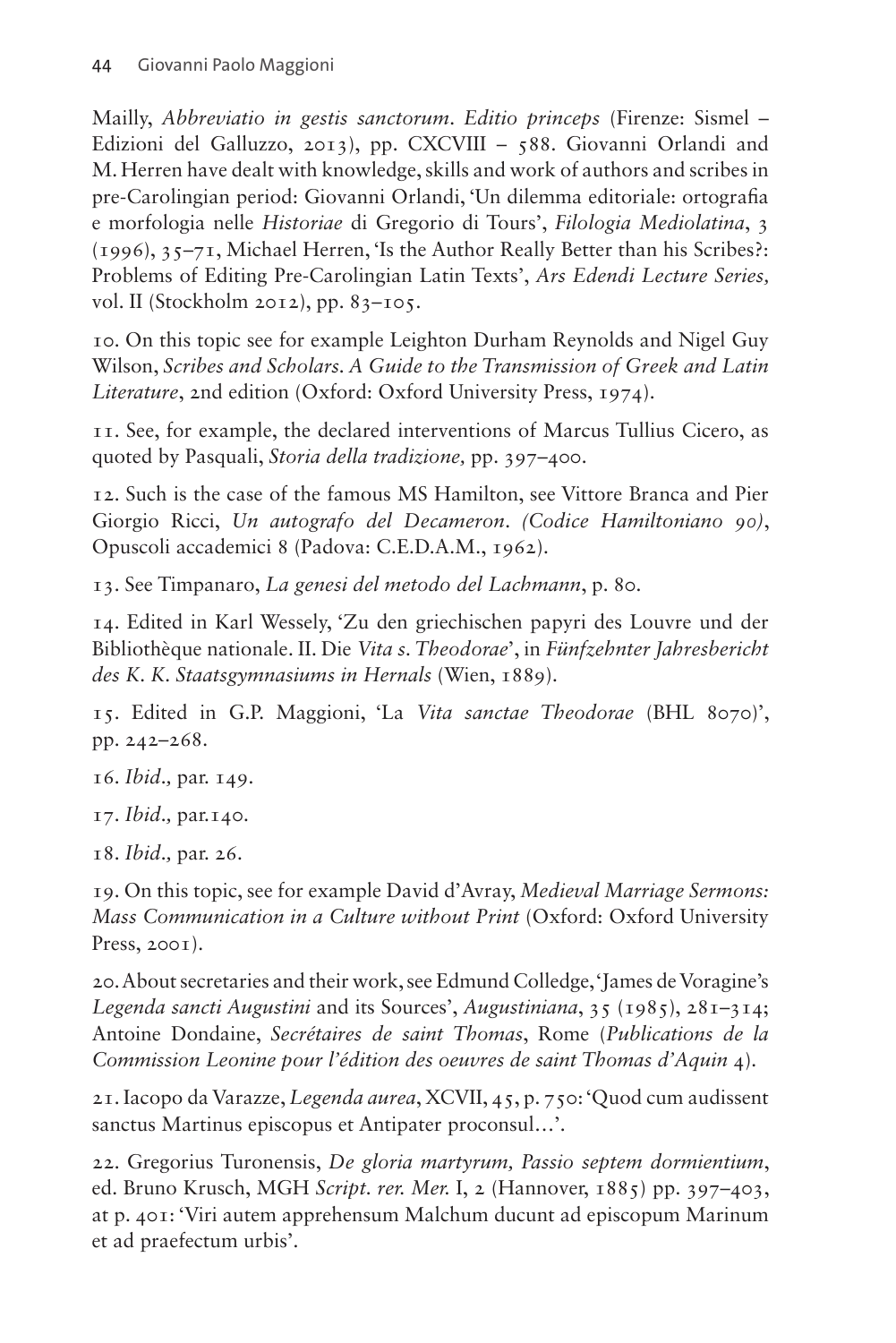<span id="page-19-0"></span>23. See the *Passio* [BHG 1594] of Symeon Metaphrastes in PG 115, col. 428–448.

<span id="page-19-1"></span>24. Iacopo da Varazze, *Legenda aurea*, XCVII, 45, p. 750: 'Quod cum audissent sanctus Martinus episcopus et Antipater proconsul…'.

<span id="page-19-2"></span>25. *Passio Septem Dormientium* [BHL 2315], *Biblioteca Casinensis* (Monte Cassino, 1877), p. 257: 'et Antipatum proconsulem'.

<span id="page-19-3"></span>26. Iacopo da Varazze, *Legenda aurea*, CXXXVI, 55, p. 1074: 'Si enim in magnete lapide hec esse uirtus dicitur ut annulos et festucas sibi copulet…'.

<span id="page-19-4"></span>27. Hieronymus Stridonius, *Commentarii in evangelium Matthaei*, ed. David Hurst and Marc Adriaen (Turnhout: Brepols 1969), I, 9, 9.

<span id="page-19-5"></span>28. Iacopo da Varazze, *Legenda aurea*, CXXXVI, 31, p. 1072: 'In qua (*scil*. ecclesia magna) apostolus triginata annis et tribus sedit et totam Egyptum ad deum conuertit'.

<span id="page-19-6"></span>29. Iacopo da Varazze, *Legenda aurea*, CXIX, 89, p. 926: 'Anno autem domini cccxxxi Saraceni Siciliam inuadentes Liparitanam insulam ubi corpus sancti Bartholomei quiescebat uastauerunt…'.

<span id="page-19-7"></span>30. See for example Giovanni Paolo Maggioni, 'Il codice novarese di Jean de Mailly e la " Legenda aurea"', *Novarien*, 17 (1987), pp. 173–184.

<span id="page-19-8"></span>31. Jean de Mailly, *Abbreviatio*, 10, 2–4: 'Nam cum esset sterilis miraculose habuit de Ioachim unam filiam Mariam matrem domini que fuit uxor Ioseph – Require de hoc in natiuutate beate Marie –. Mortuo autem pimo marito…'.

<span id="page-19-9"></span>32. Jean de Mailly, *Abbreviatio*, 144, 23: 'Post longus tempus scilicet anno domini cum sancti sua corpora Theodoro Augustodunensi episcopo reuelassent…'.

<span id="page-19-10"></span>33. Jean de Mailly, *Abbreviatio*, 169, 1: 'Martinus papa propter fidem Christi anno domini cccl ab imperatore Constantino de ecclesia raptus et perductus Constantinopolim relegatus apud Cersonam Lycie prouincie ibidem uitam finiuit, multis in eodem loco uirtutis signis usque hodie refulgens'.

<span id="page-19-11"></span>34. We have two autographs of this chronicle in the MS Paris, BnF, *Paris. lat*. 14593. A partial edition is edited by George Waitz in MGH *Script.* XXIV (Hannover 1879), pp. 502–526.

<span id="page-19-12"></span>35. Jacobi a Voragine, *Legenda aurea vulgo Historia Longobardica dicta*, ed. Theodore Graesse (Leipzig, 1850), p. 832.

<span id="page-19-13"></span>36. Jacobus de Voragine, *The Golden Legend: Readings of the Saints*, trans. by William Granger Ryan, 2 vols (Princeton: Princeton University Press 1993), vol. 2, p. 374.

<span id="page-19-14"></span>37. Iacopo da Varazze, *Legenda aurea*, pp. 1000–1003.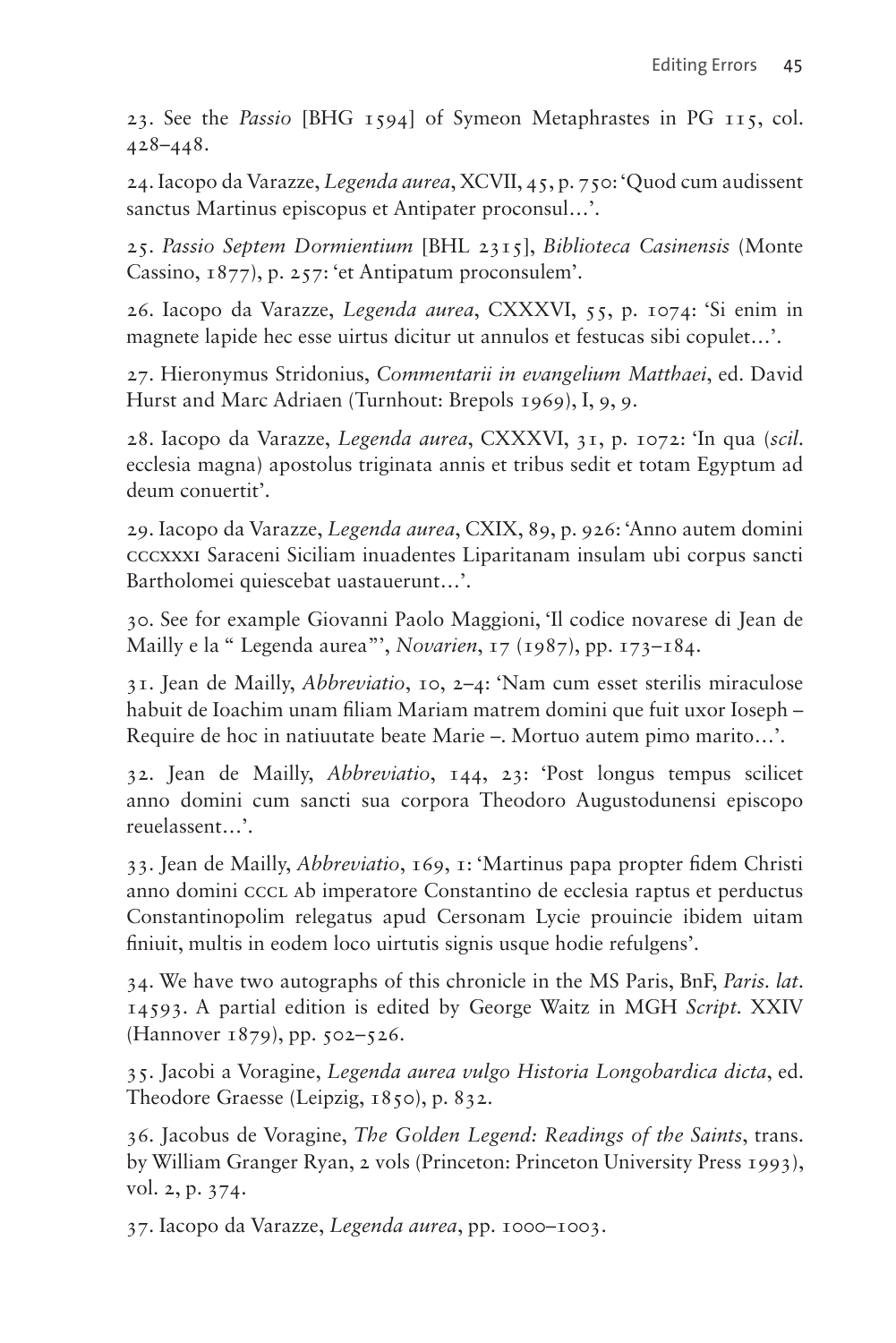<span id="page-20-0"></span>38. *Ibid*., vol. 2, pp. 145–147.

<span id="page-20-1"></span>39. See Giovanni Paolo Maggioni, *Ricerche sulla composizione e sulla trasmissione della «Legenda aurea»*, Biblioteca di Medioevo latino, 8 (Spoleto: Centro Italiano di Studi sull'Alto Medioevo 1995), pp. 137–139.

<span id="page-20-2"></span>40. Iacopo da Varazze, *Legenda aurea*, pp. 214–231.

<span id="page-20-3"></span>41. Bartolomeo da Trento, *Liber epilogorum in gesta sanctorum*, ed. Emore Paoli (Firenze: SISMEL – Edizioni del Galluzzo, 2001), pp. 141–142.

<span id="page-20-4"></span>42. Iacopo da Varazze, *Legenda aurea*, pp. 1100–1103.

<span id="page-20-5"></span>43. '*Vita sancti Fursei*', ed. Maria Pia Ciccarese, *Romano Barbarica*, 8 (1984– 1985), pp. 279–303.

<span id="page-20-6"></span>44. Iacopo da Varazze, *Legenda aurea*, pp. 1164–1165.

<span id="page-20-7"></span>45. About Saint Marina, see Evelyne Patlagean, 'L'Histoire de la femme deguisée en moine et la evolution de la sainteté feminine à Byzance', *Studi Medievali*, 17 (IIIs.) (1976), pp. 1595–1623; *Vie et office de Sainte Marine*, ed. Léon Clugnet *et al*. (Paris: Picard et fils, 1905); Alfons Hilka, 'Une vie inédite de Sainte Marine', *Analecta Bollandiana*, 46 (1928), 67–68; *Bibliotheca Sanctorum* VIII (Roma: Istituto Giovanni XXIII della Pontificia Università lateranense, 1965), cols 1165–1170.

<span id="page-20-8"></span>46. Iacopo da Varazze, *Legenda aurea*, pp. 690–695.

<span id="page-20-9"></span>47. Bartolomeo da Trento, *Liber epilogorum*, pp. 183–184.

<span id="page-20-10"></span>48. Jean de Mailly, *Abbreviatio*, pp. 421–425.

<span id="page-20-11"></span>49. *Ibid*., 154, 64, p. 424: 'Vitam cuiusdam uirginis non minus dignam miraculo legimus quam propter morum et nominum similitudinem breuiter hic notamus'.

<span id="page-20-12"></span>50. Bartolomeo da Trento, *Liber epilogorum*, p. 266: 'Digitus vero cum quo Dominum ad se venientem demonstravit illuc inter cetera fuir translatus; quem sancta Tecla inter Alpes attulit et dicitur esse in ecclesia Mauriana'.

<span id="page-20-13"></span>51. Iohannes Beleth, *Summa de ecclesiasticis officiis*, ed. Henri Douteil, Corpus Christianorum CM 41–41A (Turnhout: Brepols 1976), p. 147.

<span id="page-20-14"></span>52. Gregorius Turonensis, *De gloria martyrum*, I, 14.

<span id="page-20-15"></span>53. Sigebertus Gemblacensis, *Chronicon*, MGH *Script.* VI, ed. Ludwig Conrad Bethmann (Hannover 1844), p. 321.

<span id="page-20-16"></span>54. Jean de Mailly, *Abbreviatio*, pp. 355–356: 'Anno domini dcxi sub Eraclio anno primi imperii eius uirtus et nomen sancti Iohannis baptiste miraculis declaratur apud urbem Galliem Mauriennam de reliquiis corporis ipsius hoc modo diuinitus illustratam. In ea olim mulier sancto baptiste nimis deuota expetebat a deo donari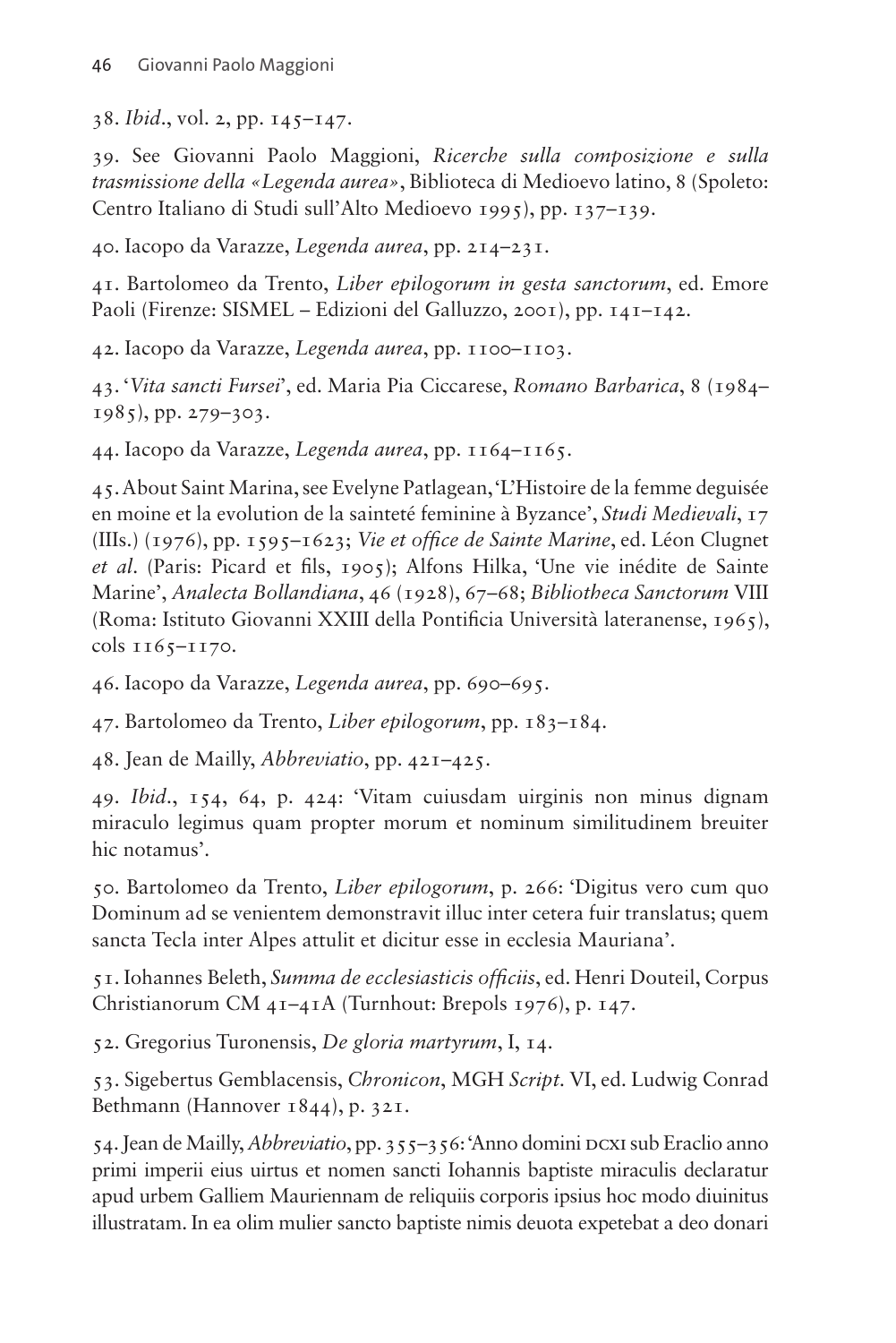sibi aliquid de membris eius; et in hac orando instantia per triennium existens cum alter quiuis desperare iam posset ipsa spem in deo ponens iurauit se non manducaturam donec quod peteret acciperet. Et sic septem diebus ieiunans septima tandem die desuper altari pollicem miri candoris apparere uidens letam donum dei accepit'.

<span id="page-21-1"></span><span id="page-21-0"></span>55. Iacopo da Varazze, *Legenda aurea*, 121, pp. 153–159 and 160–163, p. 982. 56. *Bibliotheca Sanctorum* VI, col. 754.

# **Bibliography**

#### Primary Sources

- Bartholomaeus Tridentinus (Bartolomeo da Trento), *Liber epilogorum in gesta sanctorum*, ed. Emore Paoli (Firenze: SISMEL – Edizioni del Galluzzo, 2001)
- *Bibliotheca Sanctorum I–XII* (Roma: Istituto Giovanni XXIII della Pontificia Università Lateranense. Città nuova, 1961–1970)
- Follett, Ken, *I pilastri della terra* (Milano: Mondadori, 1990)
- Iacobus de Voragine (Iacopo da Varazze), *Legenda aurea*, ed. G.P. Maggioni (Firenze: SISMEL-Edizioni del Galluzzo/Milano: Biblioteca Ambrosiana, 2007)
- Iacobus de Voragine, *Legenda aurea vulgo Historia Longobardica dicta*, ed. Theodore Graesse (Leipzig, 1850)
- Iacobus de Voragine (James de Voragine), *The Golden Legend: Readings of the Saints*, trans. by William Granger Ryan (Princeton: Princeton University Press, 1993)
- Gregorius Turonensis, *De gloria martyrum*, ed. Bruno Krusch, MGH *Script. rer. Mer.* I.2 (Hannover, 1885)
- Hieronymus Stridonius, *Commentarii in evangelium Matthaei*, ed. David Hurst and Marc Adriaen, Corpus Christianorum SL 77 (Turnhout: Brepols, 1969)
- Iohannes Beleth, *Summa de ecclesiasticis officiis*, ed. Henri Douteil, Corpus Christianorum CM 41–41A (Turnhout: Brepols, 1976)
- Iohannes de Mailliaco (Jean de Mailly), *Abbreviatio in gestis sanctorum*. *Editio princeps*, ed. Giovanni Paolo Maggioni (Firenze: SISMEL – Edizioni del Galluzzo, 2013)
- Iohannes de Mailliaco, *Chronica Universalis Metensis*, Paris, BnF, ms. lat. 14593: exc. ed. George Waitz in MGH *Script.* XXIV (Hannover, 1879)
- *Passio Septem Dormientium* [BHL 2315], *Biblioteca Casinensis* (Monte Cassino, 1877), pp. 252–256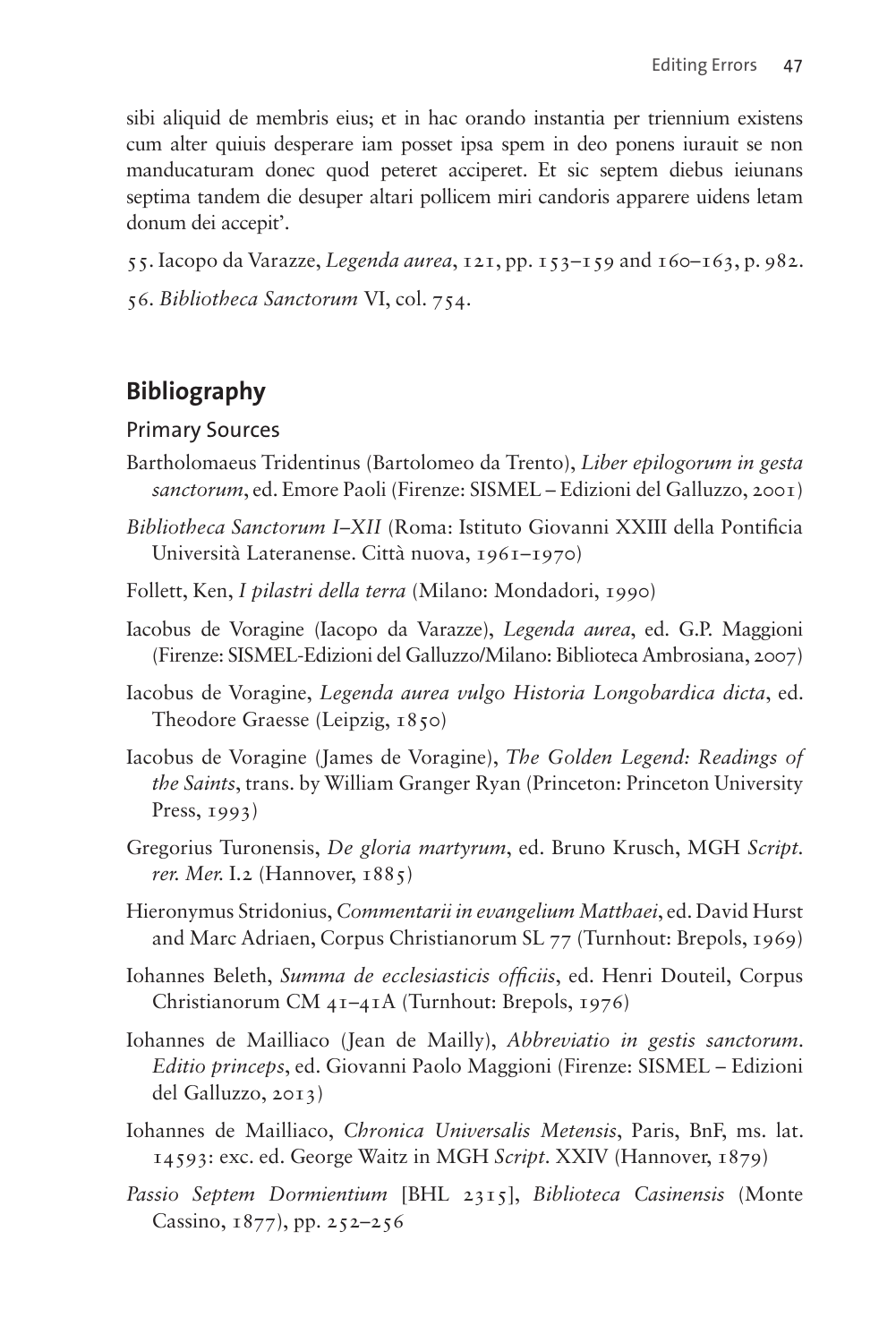- Sigebertus Gemblacensis, *Chronicon* MGH *Script.* VI, ed. Ludwig Conrad Bethmann (Hannover 1844)
- Symeon Metaphrastes, *Passio Septem Dormientium* (BHG 1594), PG 115, cols 428–448
- *Vie et office de Sainte Marine*, ed. in Clugnet, Léon *et al*. (Paris: Picard et fils, 1905)
- *Vita Theodorae* (BHL 8070), ed. G.P. Maggioni, 'La *Vita sanctae Theodorae* (BHL 8070). La revisione imperfetta di una traduzione perfettibile', *Hagiographica*, 7 (2000), pp. 201–268

#### Secondary Literature

- Branca, Vittore and Ricci, Pier Giorgio, *Un autografo del Decameron*. *(Codice Hamiltoniano 90)*, Opuscoli accademici 8 (Padova: C.E.D.A.M., 1962)
- Colledge, Edmund, 'James de Voragine's *Legenda sancti Augustini* and its Sources', *Augustiniana*, 35 (1985), 281–314
- d'Avray, David, *Medieval Marriage Sermons: Mass Communication in a Culture without Print* (Oxford: Oxford University Press, 2001)
- Dondaine, Antoine, *Secrétaires de saint Thomas*, Publications de la Commission Leonine pour l'édition des oeuvres de saint Thomas d'Aquin, 4 (Rome, 1956)
- Fiesoli, Giovanni, *La genesi del lachmannismo* (Firenze: SISMEL, 2000)
- Herren, Michael, 'Is the Author Really Better than his Scribes? Problems of Editing Pre-Carolingian Latin Texts', *Ars Edendi Lecture Series,* vol. 2, ed. by Alessandra Bucossi and Erika Kihlman (Stockholm, 2012), 83–105
- Hilka, Alfons, 'Une Vie inédite de Sainte Marine', *Analecta Bollandiana*, 46 (1928), 68–77
- Maas, Paul*, Textkritik* (Leipzig: B. G. Teubner, 1957)
- Maggioni, Giovanni Paolo, 'Il codice novarese di Jean de Mailly e la "Legenda aurea"', *Novarien*, 17 (1987), 173–184
- Maggioni, Giovanni Paolo, *Ricerche sulla composizione e sulla trasmissione della «Legenda aurea»*, Biblioteca di Medioevo latino 8 (Spoleto: Centro Italiano di Studi sull'Alto Medioevo, 1995)
- Maggioni, Giovanni Paolo, 'La *Vita sanctae Theodorae* (BHL 8070). La revisione imperfetta di una traduzione perfettibile', *Hagiographica*, 7 (2000), 127–194
- Maggioni, Giovanni Paolo, 'Autori distratti e redattori imprecisi. Microvarianti e capitoli fuori posto nel testo originale della Legenda aurea', *Filologia Mediolatina*, 15 (2008), 75–94